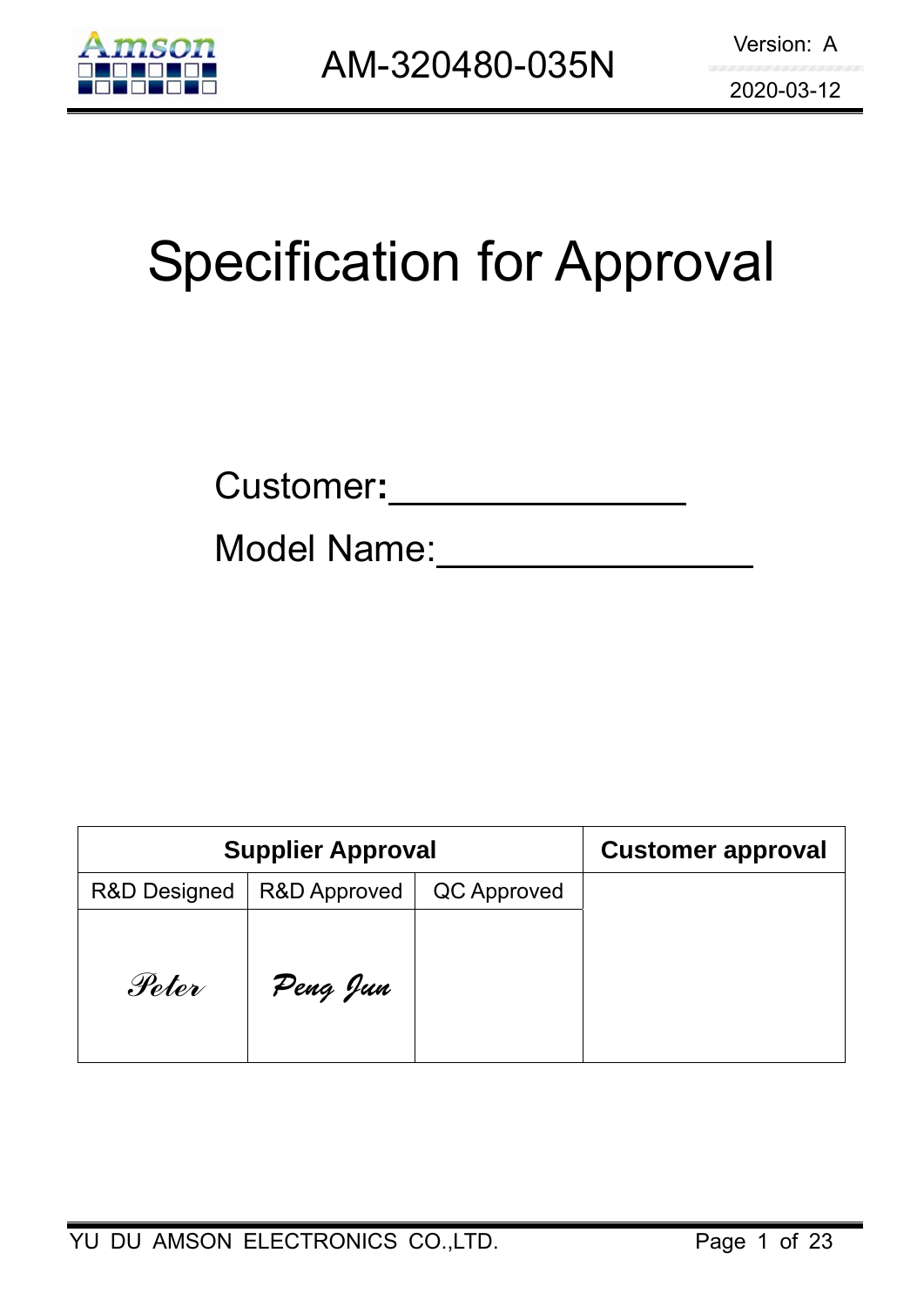

# Revision Record

| <b>REV NO.</b> | <b>REV DATE</b> | <b>CONTENTS</b>  | <b>Note</b> |
|----------------|-----------------|------------------|-------------|
| A              | 2020-03-12      | <b>NEW ISSUE</b> |             |
|                |                 |                  |             |
|                |                 |                  |             |
|                |                 |                  |             |
|                |                 |                  |             |
|                |                 |                  |             |
|                |                 |                  |             |
|                |                 |                  |             |
|                |                 |                  |             |
|                |                 |                  |             |
|                |                 |                  |             |
|                |                 |                  |             |
|                |                 |                  |             |
|                |                 |                  |             |
|                |                 |                  |             |
|                |                 |                  |             |
|                |                 |                  |             |
|                |                 |                  |             |
|                |                 |                  |             |
|                |                 |                  |             |
|                |                 |                  |             |
|                |                 |                  |             |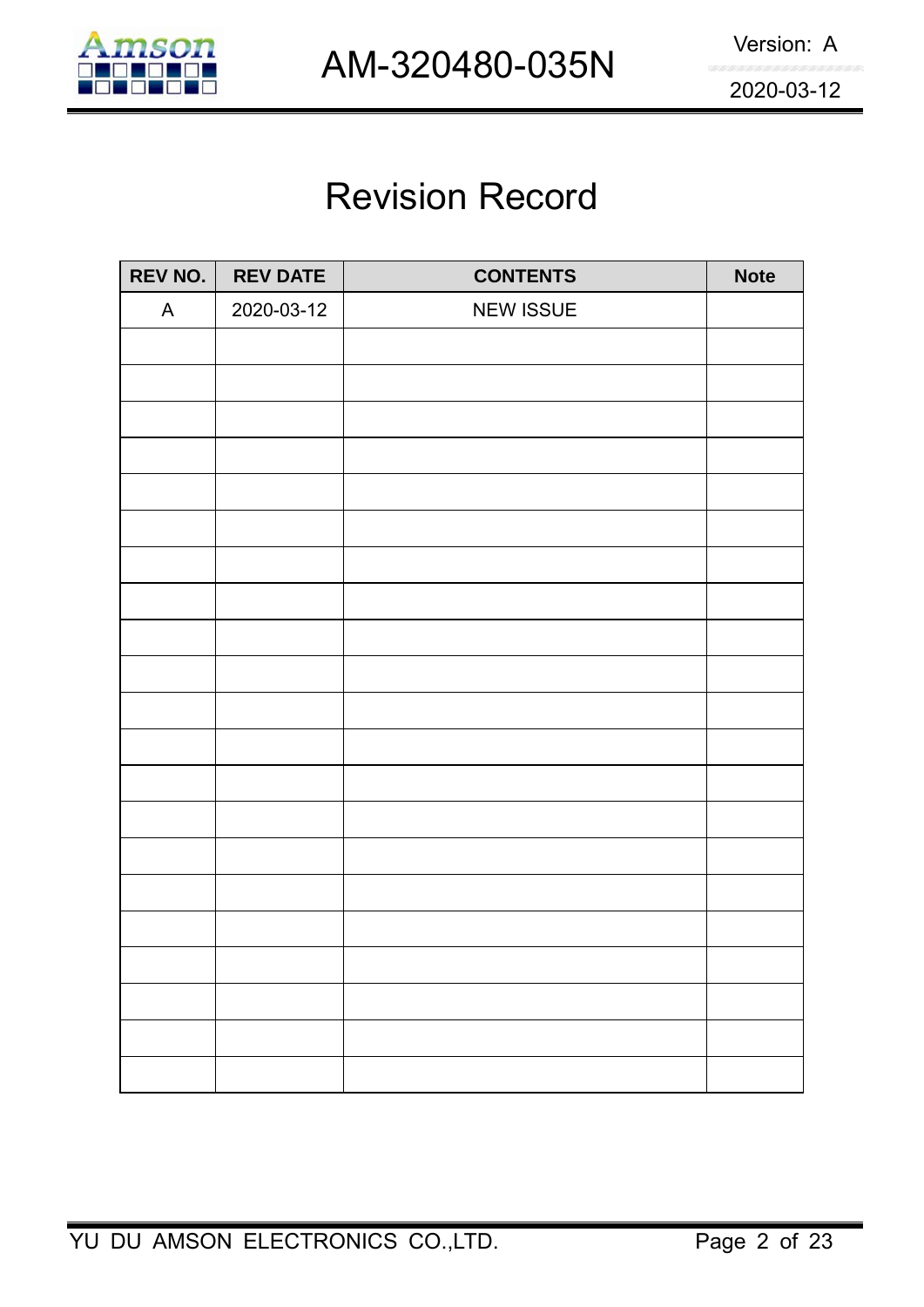

# Table of Contents

| <b>List</b>    | <b>Description</b>                             | Page No.       |
|----------------|------------------------------------------------|----------------|
|                | Cover                                          | 1              |
|                | <b>Revision Record</b>                         | $\overline{2}$ |
|                | <b>Table of Contents</b>                       | 3              |
| 1              | Scope                                          | $\overline{4}$ |
| $\overline{2}$ | <b>General Information</b>                     | 4              |
| 3              | <b>External Dimensions</b>                     | 5              |
| 4              | Interface Description                          | 6              |
| 5              | <b>Absolute Maximum Ratings</b>                | 8              |
| 6              | <b>DC Characteristics</b>                      | 8              |
| $\overline{7}$ | <b>Timing Characteristics</b>                  | 9              |
| 8              | <b>Backlight Characteristics</b>               | 14             |
| 9              | <b>Optical Characteristics</b>                 | 15             |
| 10             | <b>Reliability Test Conditions And Methods</b> | 17             |
| 11             | <b>Inspection Standard</b>                     | 18             |
| 12             | <b>Handling Precautions</b>                    | 22             |
| 13             | <b>Precaution for Use</b>                      | 23             |
| 14             | <b>Packing Method</b>                          | 23             |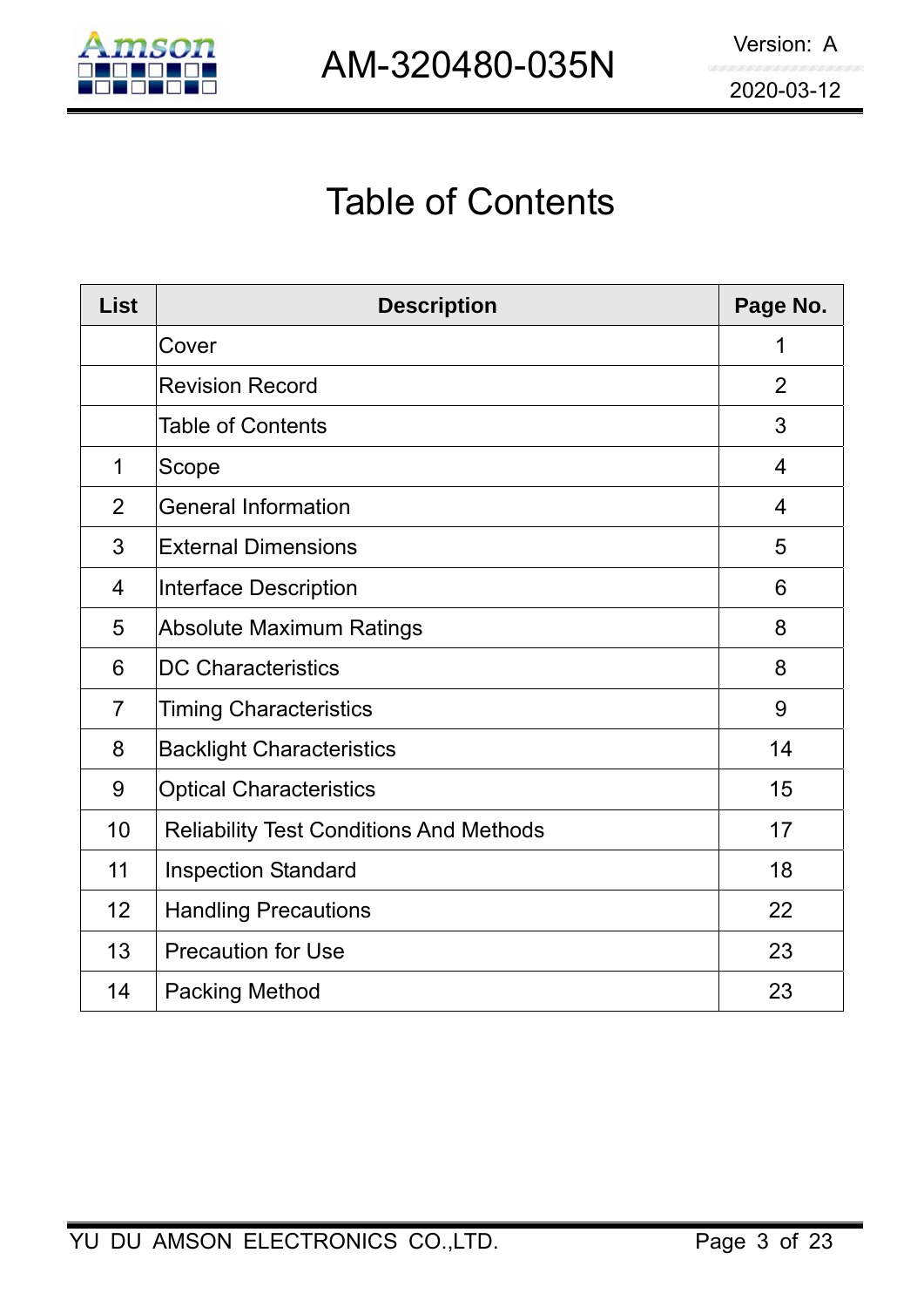#### **1. Scope**

This specification defines general provisions as well as inspection standards for TFT module supplied by AMSON electronics.

If the event of unforeseen problem or unspecified items may occur, naturally shall negotiate and agree to solution

# **2. General Information**

| <b>ITEM</b>                           | <b>STANDARD VALUES</b>                                               | <b>UNITS</b> |
|---------------------------------------|----------------------------------------------------------------------|--------------|
| LCD type                              | 3.5"TFT                                                              |              |
| Dot arrangement                       | $320(RGB)\times 480$                                                 | dots         |
| Color filter array                    | <b>RGB</b> vertical stripe                                           |              |
| Display mode                          | <b>IPS / Transmission / Normally Black</b>                           |              |
| <b>Gray Scale Inversion Direction</b> | 80/80/80/80                                                          |              |
| <b>Eyes Viewing Direction</b>         | <b>ALL</b>                                                           |              |
| Driver IC                             | <b>ST7796S</b>                                                       |              |
| Module size                           | 54.66(W) $\times$ 82.94(H) $\times$ 2.25(T)                          | mm           |
| Active area                           | 48.96(W) $\times$ 73.44(H)                                           | mm           |
| Dot pitch                             | $153(W) \times 153H$                                                 | um           |
| Interface                             | MCU 8/9/16/18bit interface<br>3wrie/4wrie SPI+16/18bit RGB interface |              |
| Operating temperature                 | $-20 \sim +70$                                                       | $^{\circ}C$  |
| Storage temperature                   | $-30 \sim +80$                                                       | $^{\circ}C$  |
| <b>Back Light</b>                     | 6White LED                                                           |              |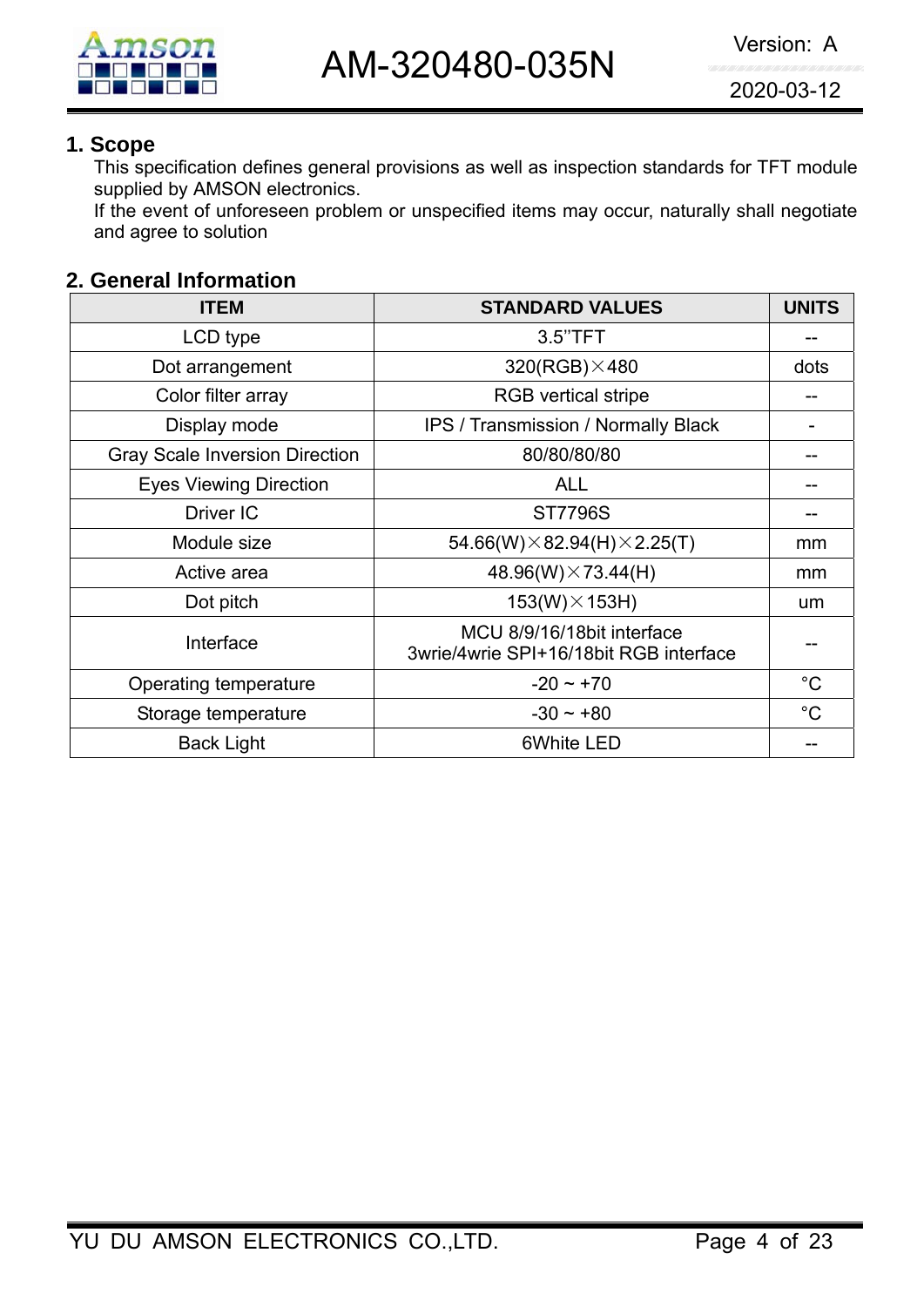# AM-320480-035N Version: A

2020-03-12

# **3. External Dimensions**



YU DU AMSON ELECTRONICS CO.,LTD. Page 5 of 23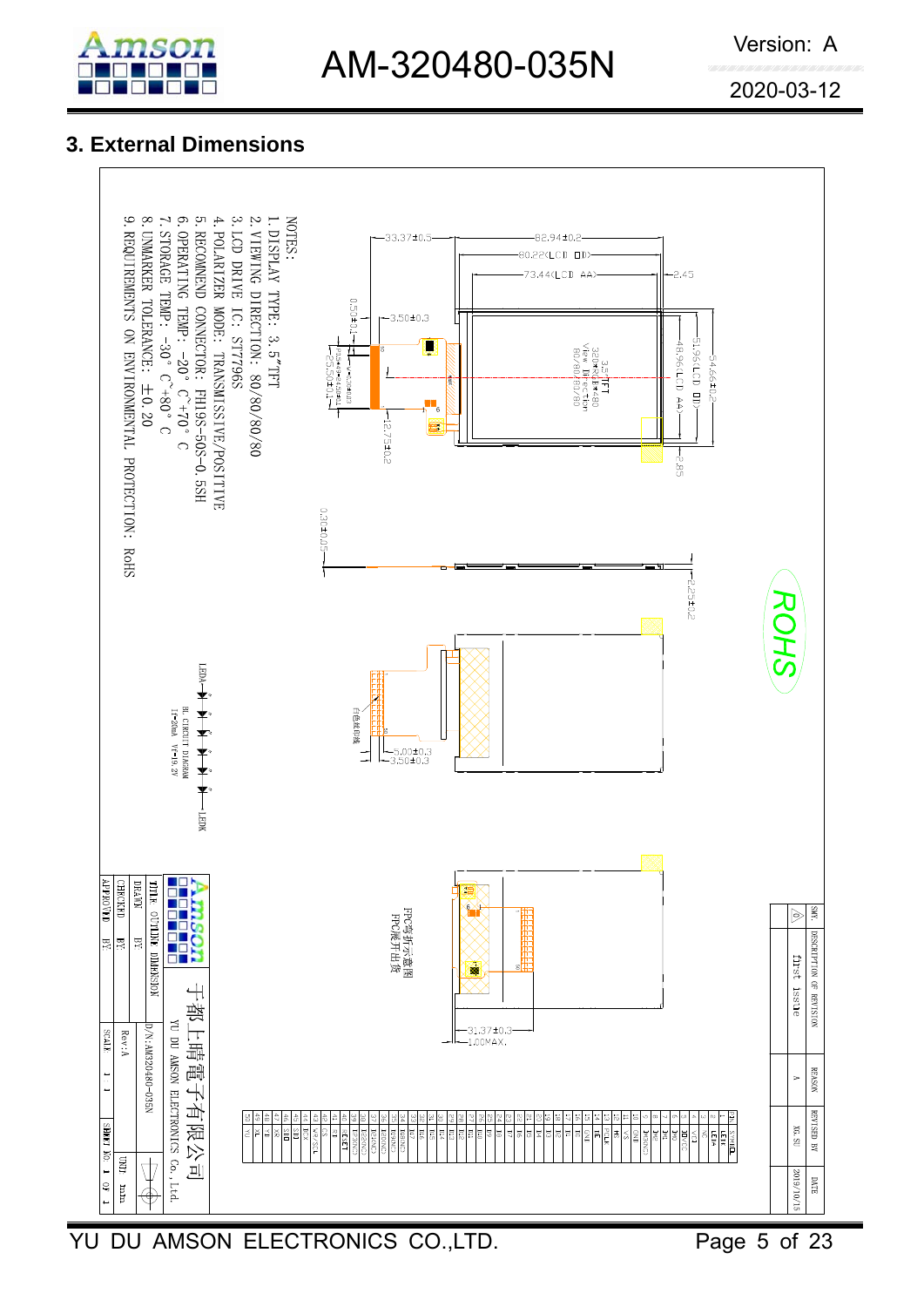# **4. Interface Description**

| PIN NO.        | <b>PIN NAME</b> | <b>DESCRIPTION</b>                                                                                                                              |
|----------------|-----------------|-------------------------------------------------------------------------------------------------------------------------------------------------|
| 1              | <b>LEDK</b>     | The cathode of LED power                                                                                                                        |
| $\overline{2}$ | <b>LEDA</b>     | The Anode of LED power                                                                                                                          |
| 3              | <b>NC</b>       | <b>NC</b>                                                                                                                                       |
| 4              | <b>VCI</b>      | Analog operating voltage.                                                                                                                       |
| 5              | <b>IOVCC</b>    | Logic operating voltage.                                                                                                                        |
| $6 - 8$        | IMO~IM2         | MPU interface mode select pin, (FYI NOTE1)                                                                                                      |
| 9              | IM <sub>3</sub> | <b>NC</b>                                                                                                                                       |
| 10             | <b>GND</b>      | Power ground                                                                                                                                    |
| 11             | <b>VS</b>       | Frame synchronizing signal for RGB interface operation.                                                                                         |
| 12             | <b>HS</b>       | Line synchronizing signal for RGB interface operation.                                                                                          |
| 13             | <b>PCLK</b>     | Dot clock signal for RGB interface operation.                                                                                                   |
| 14             | DE              | Data enable signal for RGB interface operation.                                                                                                 |
| 15             | <b>GND</b>      | Power ground                                                                                                                                    |
| 16-33          | DB0-DB17        | Data bus                                                                                                                                        |
| 34`39          | DB18~DB23       | <b>NC</b>                                                                                                                                       |
| 40             | <b>RESET</b>    | Reset pin setting either pin low initializes the LSI<br>Must be reset after power supplied                                                      |
| 41             | <b>RD</b>       | Read signal input terminal, Active at 'L'.                                                                                                      |
| 42             | <b>CS</b>       | Chip select signal input terminal, Active at 'L'                                                                                                |
| 43             | <b>WR/SCL</b>   | Serial clock input for SPI interface                                                                                                            |
| 44             | <b>DCX</b>      | The SPI interface (DCX): The signal for command or<br>parameter select.                                                                         |
| 45             | <b>SDI</b>      | When IM [3]: Low, Serial in/out signal.<br>When IM [3]: High, Serial input signal.<br>The data is applied on the rising edge of the SCL signal. |
| 46             | <b>SDO</b>      | Serial output signal.<br>The data is applied on the rising edge of the SCL signal.                                                              |
| 47             | <b>NC</b>       | <b>NC</b>                                                                                                                                       |
| 48             | <b>NC</b>       | <b>NC</b>                                                                                                                                       |
| 49             | <b>NC</b>       | <b>NC</b>                                                                                                                                       |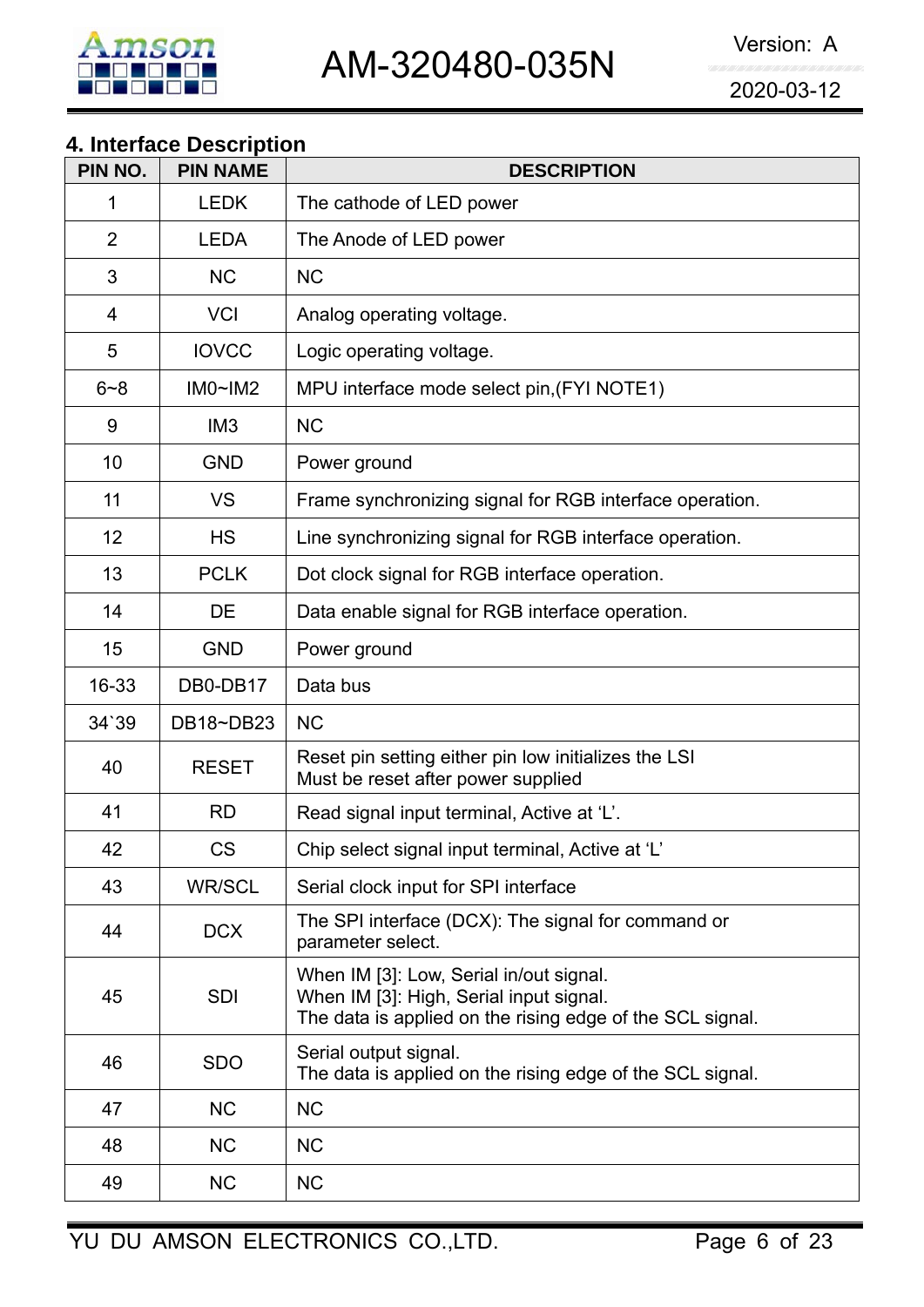

AM-320480-035N Version: A

| 50  | <b>NC</b>  |            | <b>NC</b> |                                         |                  |
|-----|------------|------------|-----------|-----------------------------------------|------------------|
|     |            |            |           | Note1: The System interface mode select |                  |
| IM2 | <b>IM1</b> | <b>IMO</b> |           | <b>MPU Interface Mode</b>               | Data pin         |
| о   | o          | 0          |           | 8080 18-bit Interface                   | DB[17:0]         |
| o   | o          |            |           | 8080 9-bit Interface                    | DB[8:0]          |
| 0   |            | 0          |           | 8080 16-bit Interface                   | DB[15:0]         |
| 0   |            |            |           | 8080 8-bit Interface                    | DB[7:0],         |
|     | 0          | 0          |           | Reserve                                 |                  |
|     | 0          | 1          |           | 3SPI                                    | SDA, SDO         |
|     |            |            |           | <b>MIPI</b>                             | <b>MIPI DATA</b> |
|     |            | 0          |           |                                         | MIPI CLOCK       |
|     |            |            |           | 4Line SPI                               | SDA, SDO         |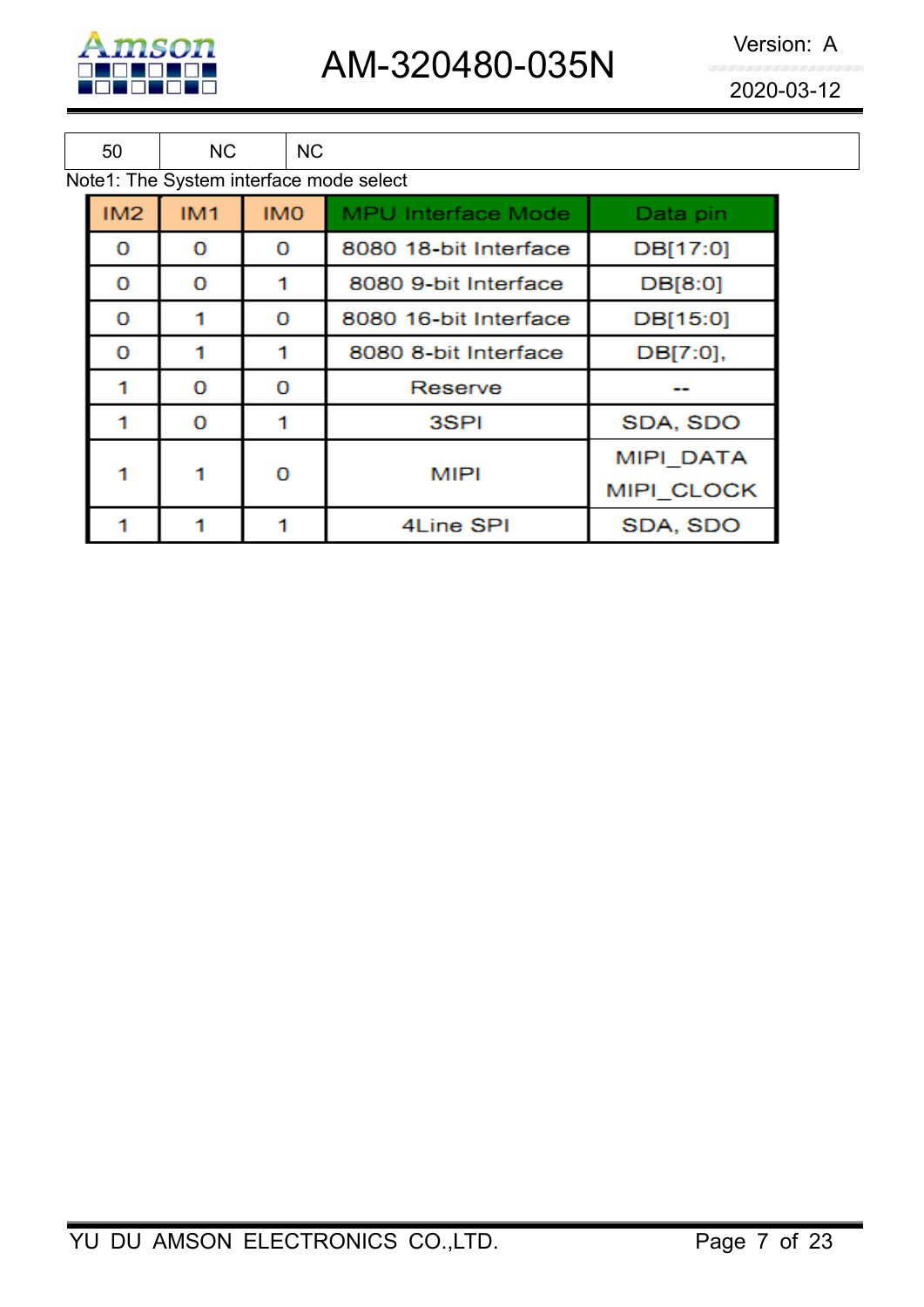

# **5. Absolute Maximum Ratings**

| --<br><b>Item</b>            | <b>Symbol</b>          | Min.   | Max.      | <b>Unit</b> |
|------------------------------|------------------------|--------|-----------|-------------|
| Logic Supply Voltage         | <b>IOVCC</b>           | $-0.3$ | 3.3       | V           |
| <b>Analog Supply Voltage</b> | <b>VCI</b>             | $-0.3$ | 3.3       | V           |
| Input Voltage                | Vin                    | $-0.3$ | IOVCC+0.3 | V           |
| <b>Operating Temperature</b> | <b>TOP</b>             | $-20$  | 70        | $^{\circ}C$ |
| Storage Temperature          | <b>T</b> <sub>ST</sub> | $-30$  | 80        | $^{\circ}C$ |
| <b>Storage Humidity</b>      | <b>HD</b>              | 20     | 90        | %RH         |

# **6. DC Characteristics**

| <b>Item</b>                  | <b>Symbol</b>              | Min.       | Typ.                     | Max.         | <b>Unit</b> | <b>Remark</b> |
|------------------------------|----------------------------|------------|--------------------------|--------------|-------------|---------------|
| Logic Supply Voltage         | <b>IOVCC</b>               | 1.65       | 1.8                      | 3.3          | V           |               |
| <b>Analog Supply Voltage</b> | <b>VCI</b>                 | 2.5        | 2.8                      | 3.3          | V           | -             |
| Input High Voltage           | V <sub>IH</sub>            | 0.7*IOVCC  | -                        | <b>IOVCC</b> | V           | ۰             |
| Input Low Voltage            | $\mathsf{V}_{\mathsf{IL}}$ | $-0.3$     | $\qquad \qquad -$        | 0.3*IOVCC    | $\vee$      |               |
| <b>Output High Voltage</b>   | $V_{OH}$                   | 0.8*IOVCC  | $\overline{\phantom{0}}$ | <b>IOVCC</b> | V           |               |
| <b>Output Low Voltage</b>    | $V_{OL}$                   | <b>GND</b> | $\overline{\phantom{a}}$ | $0.2*$ IOVCC | $\vee$      |               |
| I/O Leak Current             | IЦ                         | -1         | $\overline{\phantom{0}}$ | 1            | uA          |               |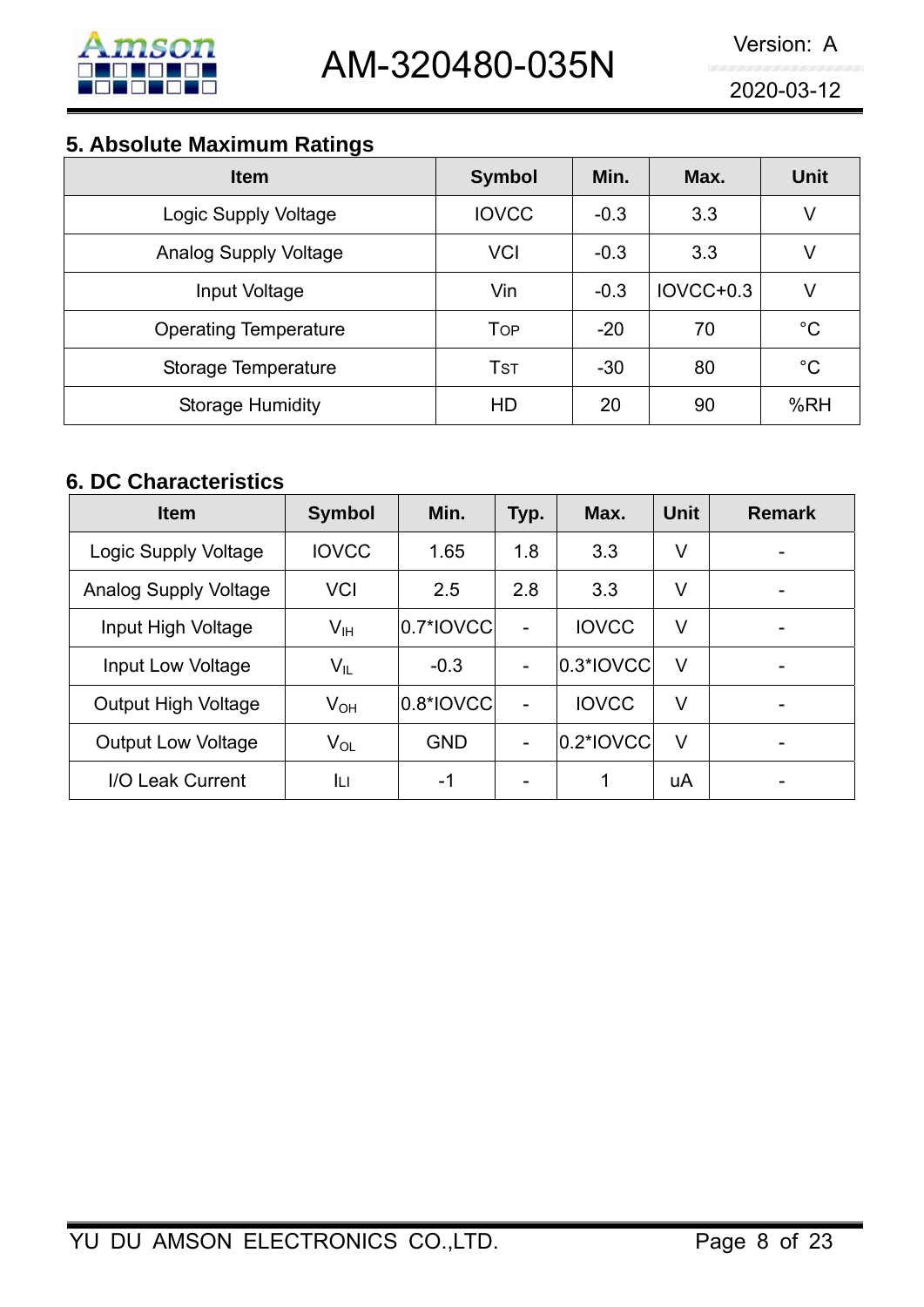

# **7. Timing Characteristics 7.1 Reset Timing Characteristics**



| <b>Signal</b> | <b>Symbol</b> | <b>Parameter</b>     | Min |                  | <b>Unit</b> |
|---------------|---------------|----------------------|-----|------------------|-------------|
| tRW           |               | Reset pulse duration | 10  |                  | uS          |
| <b>RESX</b>   |               |                      |     | 5 (note 1.5)     | mS          |
|               | tRT           | Reset cancel         |     | 120 (note 1,6,7) | mS          |

#### **Notes:**

- 1. The reset cancel also includes the required time for loading ID bytes, VCOM setting and other settings from the EEPROM to registers. After a rising edge of RESX, this loading is done within 5 ms after the H/W reset cancel (tRT).
- 2. According to the Table 40, a spike due to an electrostatic discharge on the RESX line does not cause irregular system reset.

| <b>INGODL PUODI INUUII</b> |                     |  |  |  |  |  |
|----------------------------|---------------------|--|--|--|--|--|
| <b>RESX Pulse</b>          | <b>Action</b>       |  |  |  |  |  |
| Shorter than 5us           | Reset Rejected      |  |  |  |  |  |
| Longer than 9us            | Reset               |  |  |  |  |  |
| Between 5us and 9us        | <b>Reset starts</b> |  |  |  |  |  |
|                            |                     |  |  |  |  |  |

#### **Reset Description**

- 3. During the Reset period, the display will be blanked (When Reset starts in the Sleep Out mode, the display will enter the blanking sequence in at least 120 ms. The display remains the blank state in the Sleep In mode.) and then return to the default condition for the Hardware Reset.
- 4. Spike Rejection can also be applied during a valid reset pulse, as shown below:

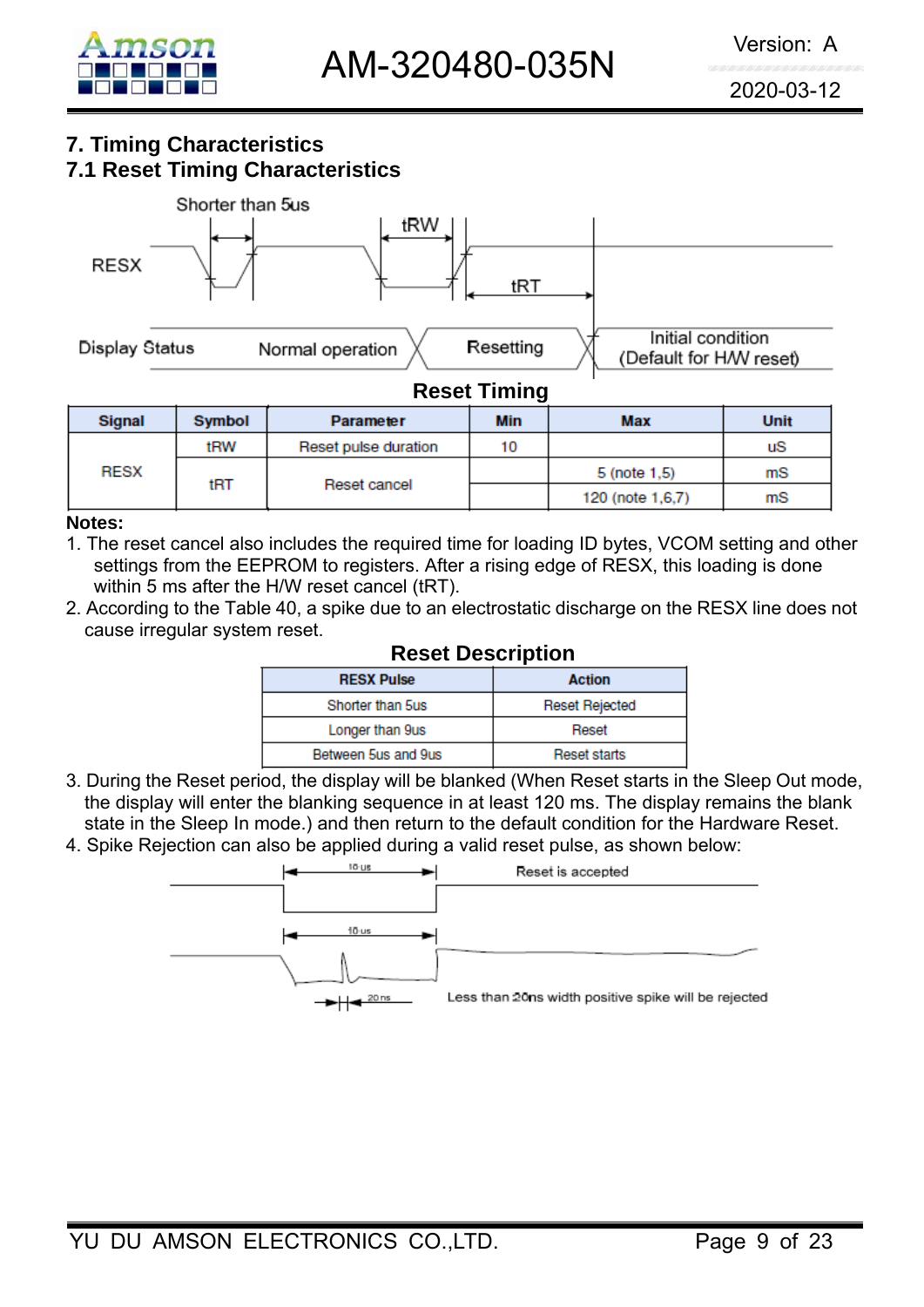

# **7.2 MCU 8/9/16/18-bit Timing Characteristics**



| <b>Signal</b> | <b>Symbol</b> | <b>Parameter</b>                   | min      | max                      | Unit | <b>Description</b>                          |
|---------------|---------------|------------------------------------|----------|--------------------------|------|---------------------------------------------|
|               | tast          | Address setup time                 | 0        | ۰                        | ns   | $\overline{\phantom{a}}$                    |
| <b>DCX</b>    | that          | Address hold time (Write/Read)     | 0        | ÷                        | ns   | $\overline{\phantom{a}}$                    |
|               | tchw          | CSX "H" pulse width                | 0        | ٠                        | ns   | ٠                                           |
|               | tcs           | Chip Select setup time (Write)     | 15       | ٠                        | ns   | ÷                                           |
| <b>CSX</b>    | trcs          | Chip Select setup time (Read ID)   | 45       | ÷                        | ns   | ÷                                           |
|               | trcsfm        | Chip Select setup time (Read FM)   | 355      | ÷                        | ns   |                                             |
|               | tcsf          | Chip Select Wait time (Write/Read) | $\Omega$ | ٠                        | ns   | $\overline{\phantom{a}}$                    |
|               | twc           | Write cycle                        | 30       | ÷                        | ns   | ÷                                           |
| WRX           | twrh          | Write Control pulse H duration     | 15       | ÷                        | ns   | $\sim$                                      |
|               | twrl          | Write Control pulse L duration     | 15       | ÷                        | ns   | $\overline{\phantom{a}}$                    |
|               | trcfm         | Read Cycle (FM)                    | 450      | ÷                        | ns   |                                             |
| RDX (FM)      | trdhfm        | Read Control H duration (FM)       | 90       | ÷                        | ns   | When read from Frame<br>Memory              |
|               | trdlfm        | Read Control L duration (FM)       | 355      | ÷.                       | ns   |                                             |
|               | trc           | Read cycle (ID)                    | 160      | ٠                        | ns   |                                             |
| RDX (ID)      | trdh          | Read Control pulse H duration      | 90       | $\overline{\phantom{a}}$ | ns   | When read ID data                           |
|               | trdl          | Read Control pulse L duration      | 45       | ÷                        | ns   |                                             |
| DB [23:0],    | tdst          | Write data setup time              | 10       | ۰                        | ns   |                                             |
| DB [17:0].    | tdht          | Write data hold time               | 10       | $\overline{\phantom{a}}$ | ns   |                                             |
| DB [15:0],    | trat          | Read access time                   | ÷        | 40                       | ns   | For maximum, CL=30pF<br>For minimum, CL=8pF |
| DB [8:0],     | tratfm        | Read access time                   | ÷        | 340                      | ns   |                                             |
| DB [7:0]      | trod<br>$ -$  | Read output disable time           | 20<br>.  | 80                       | ns   |                                             |

1. Ta = -30 to 70 °C, IOVCC = 1.65V to 3.3V, VCI = 2.5V to 3.3V, AGND = DGND = 0V

2. Logic high and low levels are specified as 30% and 70% of IOVCC for input signals.

3. Input signal rising time and falling time:

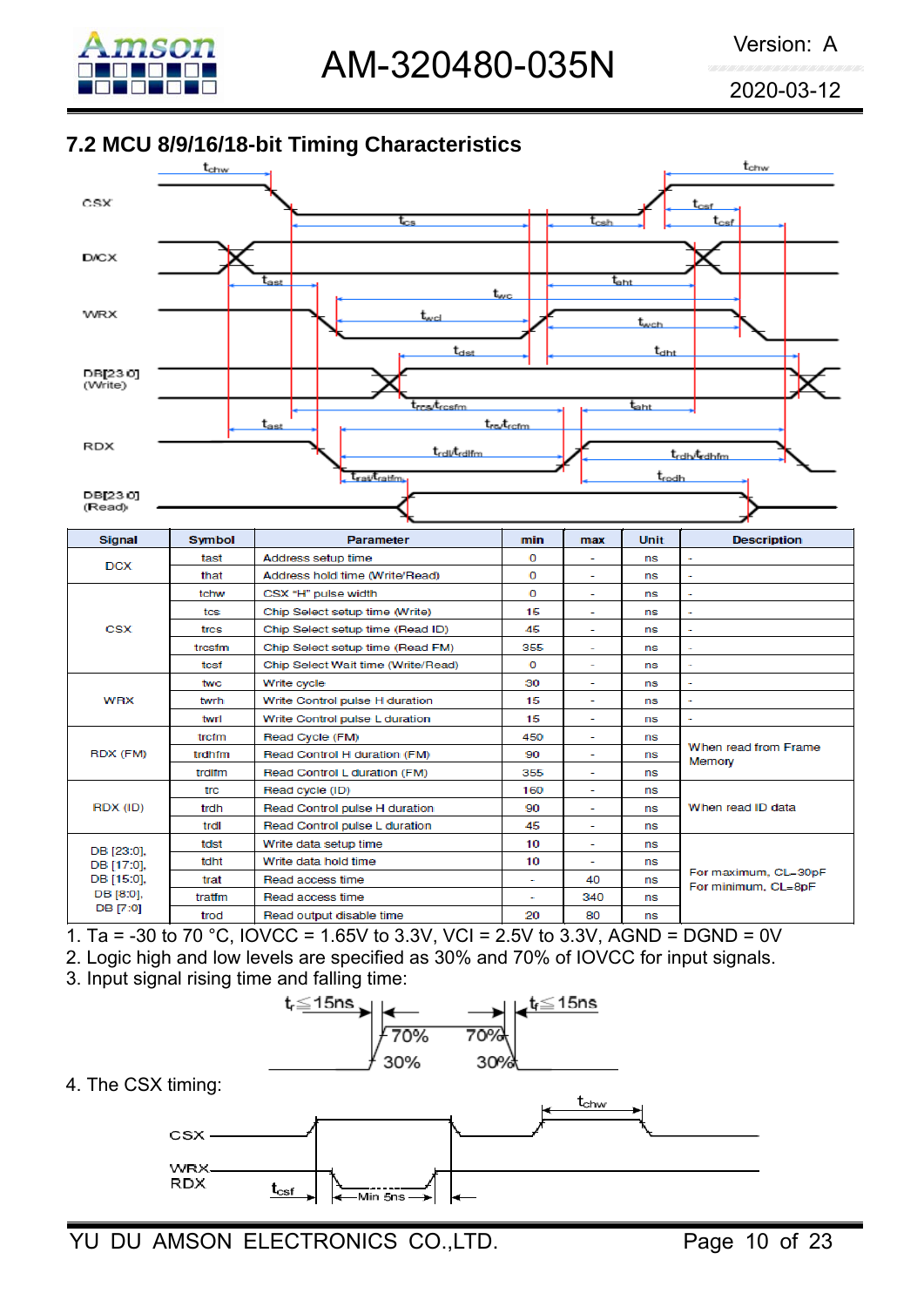

5. The Write to Read or the Read to Write timing: **CSX** 



# **7.3 Display Serial Interface Timing Characteristics**



Note: Ta = -30 to 70 ℃, IOVCC = 1.65V to 3.6V, VCI = 2.5V to 3.6V, AGND = DGND = 0V, T = 10+/-0.5ns

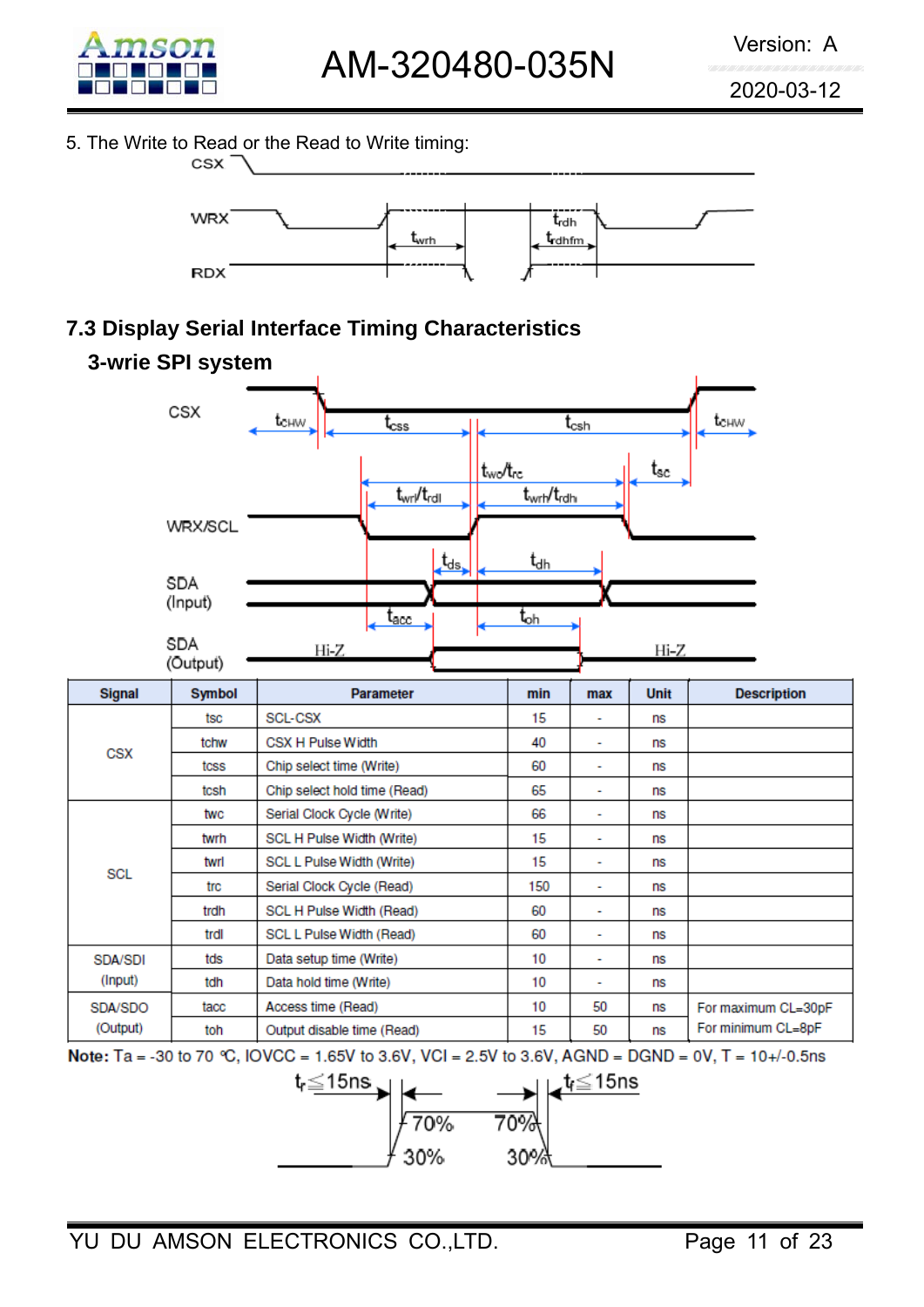

# **4-wrie SPI system**



| Signal     | <b>Symbol</b> | <b>Parameter</b>             | min | max | <b>Unit</b> | <b>Description</b>  |
|------------|---------------|------------------------------|-----|-----|-------------|---------------------|
|            | tcss          | Chip select time (Write)     | 15  | ٠   | ns          |                     |
| <b>CSX</b> | tcsh          | Chip select hold time (Read) | 15  | ٠   | ns          |                     |
|            | tCHW          | CS H pulse width             | 40  | ٠   | ns          |                     |
|            | twc           | Serial clock cycle (Write)   | 50  | ۰   | ns          |                     |
|            | twrh          | SCL H pulse width (Write)    | 10  | ۰   | ns          |                     |
| <b>SCL</b> | twrl          | SCL L pulse width (Write)    | 10  | ۰   | ns          |                     |
|            | trc           | Serial clock cycle (Read)    | 150 | ٠   | ns          |                     |
|            | trdh          | SCL H pulse width (Read)     | 60  | ٠   | ns          |                     |
|            | trdl          | SCL L pulse width (Read)     | 60  | ٠   | ns          |                     |
| D/CX       | tas           | D/CX setup time              | 10  | ۰   | ns          |                     |
|            | tah           | D/CX hold time (Write/Read)  | 10  | ٠   | ns          |                     |
| SDA/SDI    | tds           | Data setup time (Write)      | 10  | ٠   | ns          |                     |
| (Input)    | tdh           | Data hold time (Write)       | 10  | ٠   | ns          |                     |
| SDA/SDO    | tacc          | Access time (Read)           | 10  | 50  | ns          | For maximum CL=30pF |
| (Output)   | tod           | Output disable time (Read)   | 15  | 50  | ns          | For minimum CL=8pF  |

#### Notes:

1. Ta = -30 to 70 °C, IOVCC = 1.65V to 3.3V, VCI = 2.5V to 3.3V, AGND = DGND = 0V, T = 10+/-0.5ns.

2. Does not include signal rising and falling times.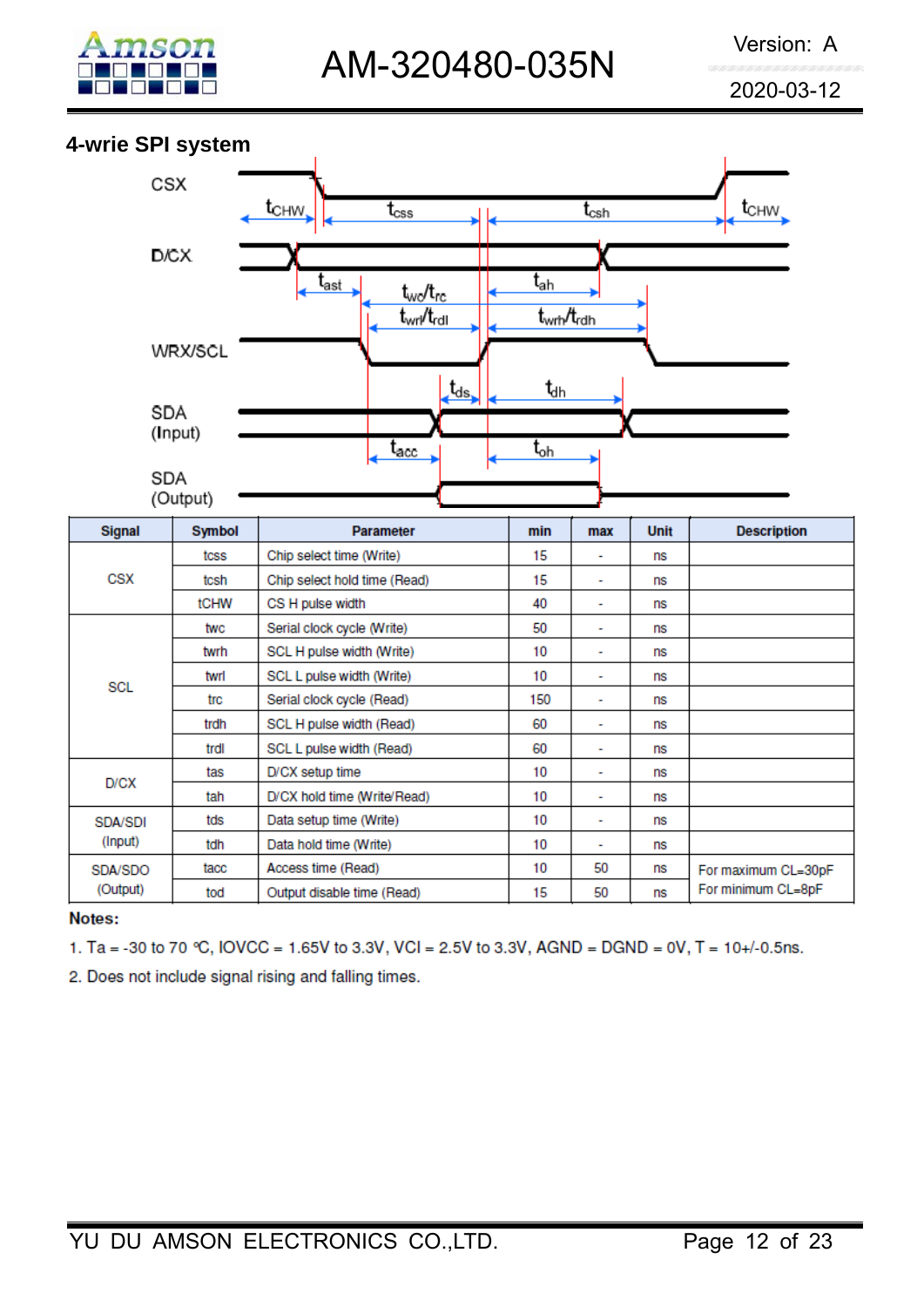

# **7.4 Parallel 18/16-bit RGB Interface Timing Characteristics**



70%

30%

70%

30%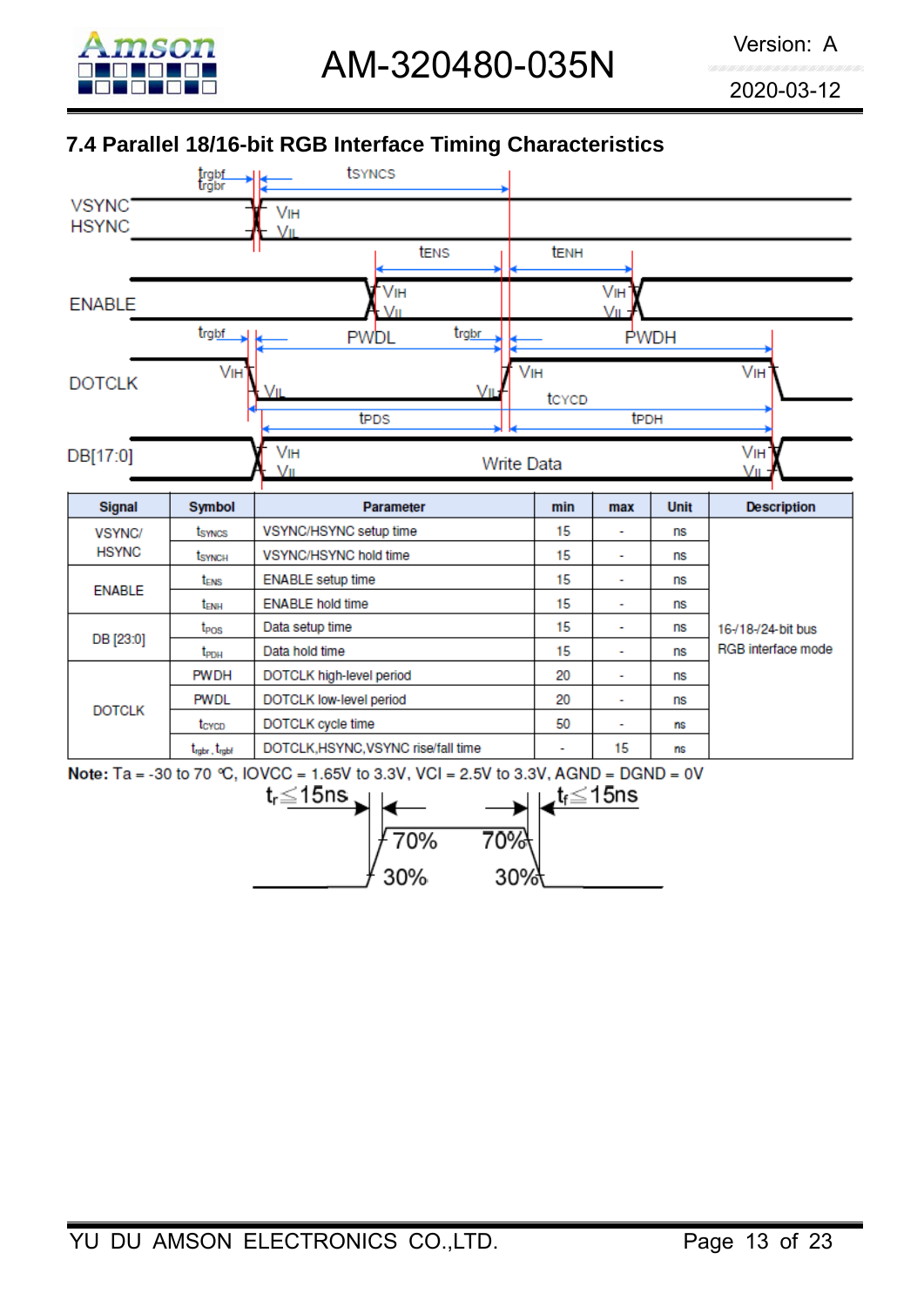

# **8. Backlight Characteristics**



#### **BL CIRCUIT DIAGRAM**

| <b>Item</b>                   | <b>Symbol</b> | <b>MIN</b> | <b>TYP</b> | <b>MAX</b>               | <b>UNIT</b>       | <b>Test Condition</b>    |
|-------------------------------|---------------|------------|------------|--------------------------|-------------------|--------------------------|
| Supply Voltage                | Vf            | 16.8       | 19.2       | 21                       | V                 | $If=20mA$                |
| Supply Current                | lf            |            | 20         | $\overline{\phantom{0}}$ | mA                | $\overline{\phantom{0}}$ |
| Luminous Intensity<br>for LCM |               | 250        | 300        |                          | cd/m <sup>2</sup> | $If=20mA$                |
| Uniformity for LCM            |               | 80         |            |                          | $\frac{0}{0}$     | $If=20mA$                |
| Life Time                     | -             |            | 50000      |                          | Hr                | $If=20mA$                |
| <b>Backlight Color</b>        |               |            |            | White                    |                   |                          |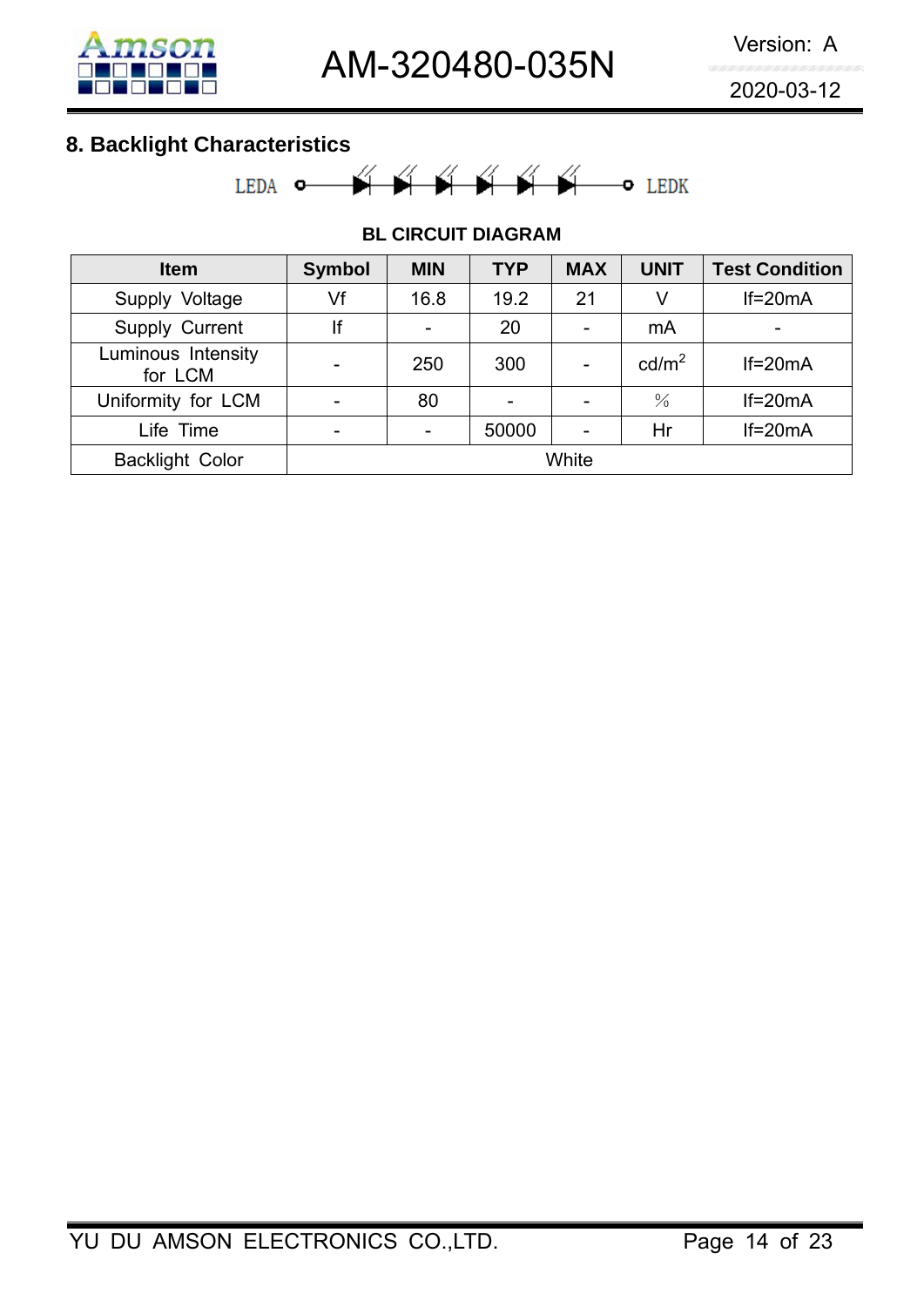

# **9. Optical Characteristics**

| Item                      | Conditions                             |            | Min.    | Typ. | Max.    | Unit   | <b>Note</b>   |  |
|---------------------------|----------------------------------------|------------|---------|------|---------|--------|---------------|--|
|                           |                                        | θL         |         | 80   |         |        |               |  |
| <b>Viewing Angle</b>      | Horizontal                             | $\theta$ R |         | 80   |         |        | (1), (2), (6) |  |
| (CR>10)                   |                                        | $\theta$ T |         | 80   |         | degree |               |  |
|                           | Vertical                               | $\theta$ B |         | 80   | -       |        |               |  |
| <b>Contrast Ratio</b>     | Center                                 |            |         | 700  |         |        | (1), (3), (6) |  |
| <b>Response Time</b>      | Rising + Falling                       |            |         | 30   | -       | ms     | (1), (4), (6) |  |
|                           | Red x                                  |            |         | TBD  |         |        |               |  |
|                           | Red y                                  |            |         | TBD  |         |        |               |  |
|                           | Green x                                |            |         | TBD  |         |        |               |  |
| <b>CF Color</b>           | Green y                                |            | Typ.    | TBD  | Typ.    |        |               |  |
| Chromaticity<br>(CIE1931) | Blue x<br>Blue y<br>White x<br>White y |            | $-0.05$ | TBD  | $+0.05$ |        | (1), (6)      |  |
|                           |                                        |            |         | TBD  |         |        |               |  |
|                           |                                        |            |         | TBD  |         |        |               |  |
|                           |                                        |            |         | TBD  |         |        |               |  |

Note (1) Measurement Setup: The LCD module should be stabilized at given temp. 25°C for 15 minutes to avoid abrupt temperature change during measuring. In order to stabilize the luminance, the measurement should be executed after lighting backlight for 15 minutes in a windless room.

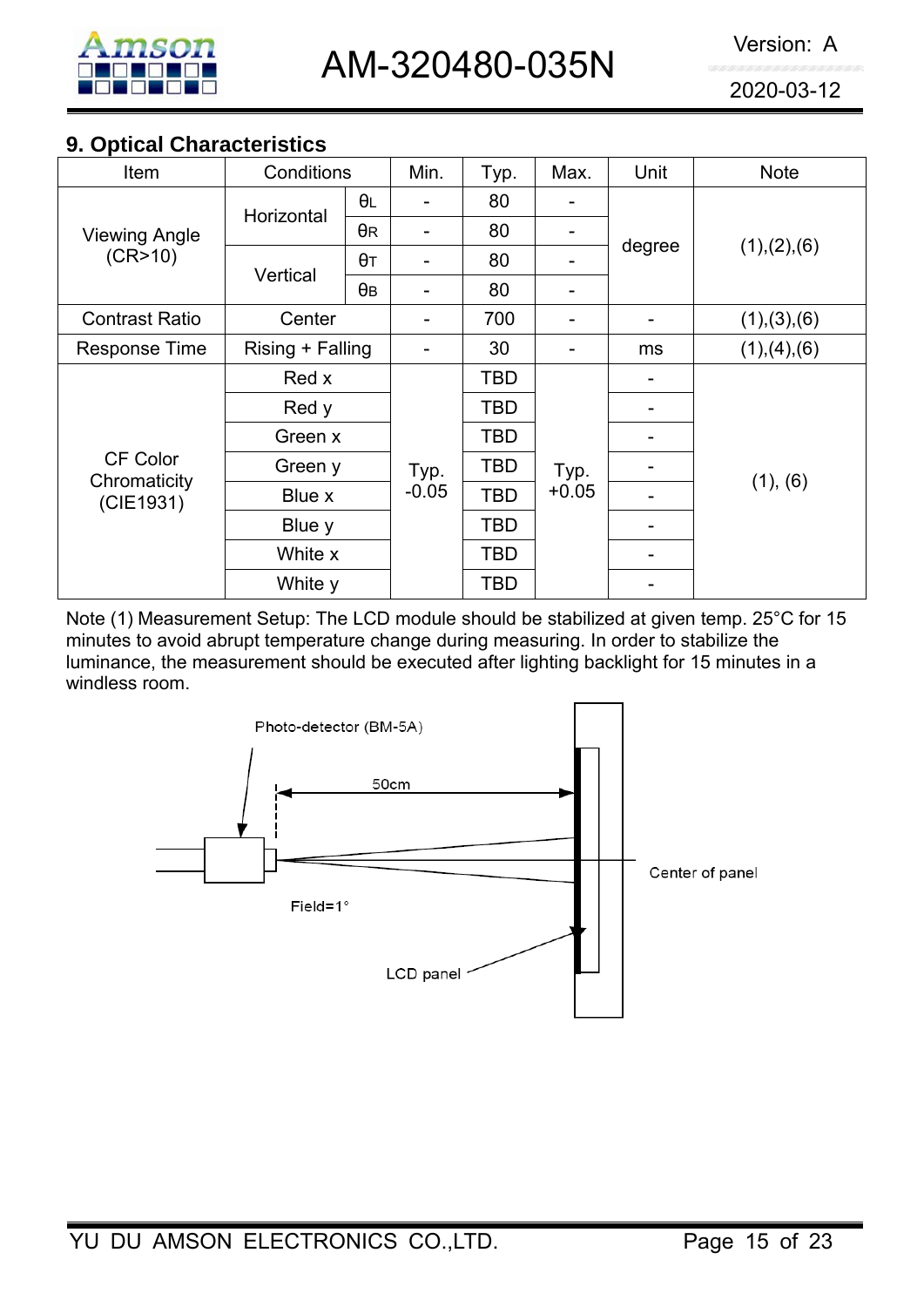

#### Note (2) Definition of Viewing Angle



Note (3) Definition Of Contrast Ratio (CR)

The contrast ratio can be calculated by the following expression Contrast Ratio (CR) = L63 / L0

L63: Luminance of gray level 63, L0: Luminance of gray level 0

Note (4) Definition of response time



Note (5) Definition of Transmittance (Module is without signal input) Transmittance = Center Luminance of LCD / Center Luminance of Back Light x 100%

Note (6) Definition of color chromaticity (CIE1931)

Color coordinates measured at the center point of LCD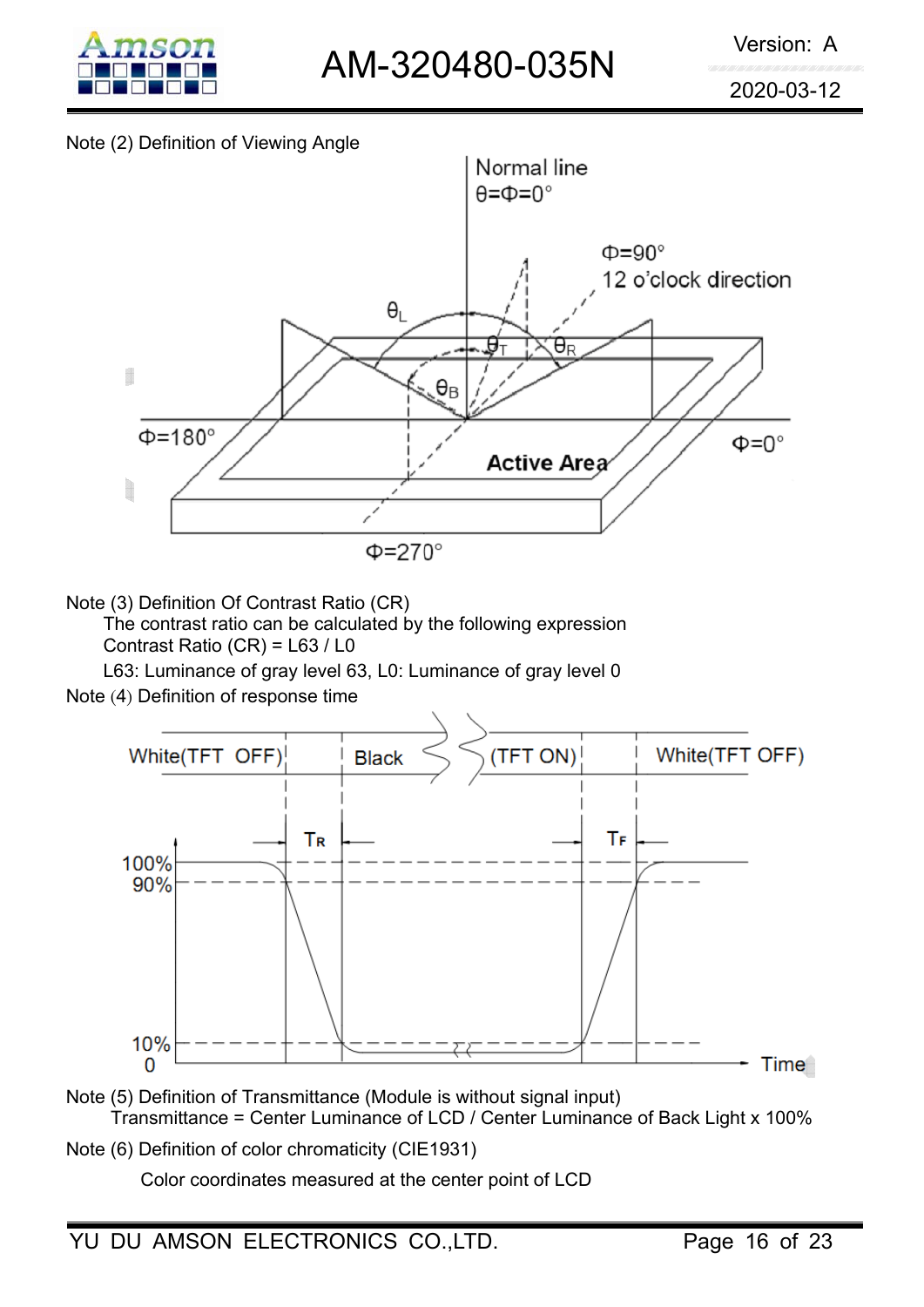

# **10. Reliability Test Conditions and Methods**

| NO. | <b>TEST ITEMS</b>                    | <b>TEST CONDITION</b>                                                                                                                                   | <b>INSPECTION AFTER</b><br><b>TEST</b>                                                                                                              |
|-----|--------------------------------------|---------------------------------------------------------------------------------------------------------------------------------------------------------|-----------------------------------------------------------------------------------------------------------------------------------------------------|
|     | <b>High Temperature</b><br>Storage   | 80°C±2°C×96Hours                                                                                                                                        |                                                                                                                                                     |
|     | Low Temperature<br>Storage           | -30°C±2°C×96Hours                                                                                                                                       |                                                                                                                                                     |
|     | <b>High Temperature</b><br>Operating | 70°C±2°C×96Hours                                                                                                                                        |                                                                                                                                                     |
|     | Low Temperature<br>Operating         | -20°C±2°C×96Hours                                                                                                                                       | Inspection after 2~4 hours<br>storage at room<br>temperature, the samples                                                                           |
|     | Temperature<br>Cycle(Storage)        | $-20^{\circ}$ C $\Longleftrightarrow$ 25 $^{\circ}$ C $\Longleftrightarrow$ 70 $^{\circ}$ C<br>$(30min)$ $(5min)$<br>(30min)<br>1cycle<br>Total 10cycle | should be free from<br>defects:<br>1, Air bubble in the LCD.<br>2, Seal leak.<br>3, Non-display.                                                    |
|     | Damp Proof<br>Test (Storage)         | 50°C±5°C×90%RH×96Hours                                                                                                                                  | 4, Missing segments.<br>5, Glass crack.<br>6, Current IDD is twice                                                                                  |
|     | <b>Vibration Test</b>                | Frequency:10Hz~55Hz~10Hz<br>Amplitude: 1.5MM<br>X, Y, Z direction for total 3hours<br>(packing condition test will be<br>tested by a carton)            | higher than initial value.<br>7, The surface shall be free<br>from damage.<br>8, The electric<br>characteristic requirements<br>shall be satisfied. |
|     | <b>Drooping Test</b>                 | Drop to the ground from 1M height<br>one time<br>every side of carton.<br>(packing condition test will be<br>tested by a carton)                        |                                                                                                                                                     |
|     | <b>ESD Test</b>                      | Voltage:±8KV, R:330Ω, C:150PF, Air<br>Mode, 10times                                                                                                     |                                                                                                                                                     |

REMARK:

1, The Test samples should be applied to only one test item.

2, Sample side for each test item is 5~10pcs.

3,For Damp Proof Test, Pure water(Resistance>10MΩ)should be used.

4,In case of malfunction defect caused by ESD damage, if it would be recovered to normal state after resetting, it would be judge as a good part.

5, EL evaluation should be accepted from reliability test with humidity and temperature: Some defects such as black spot/blemish can happen by natural chemical reaction with humidity and Fluorescence EL has.

6, Failure Judgment Criterion: Basic Specification Electrical Characteristic, Mechanical Characteristic, Optical Characteristic.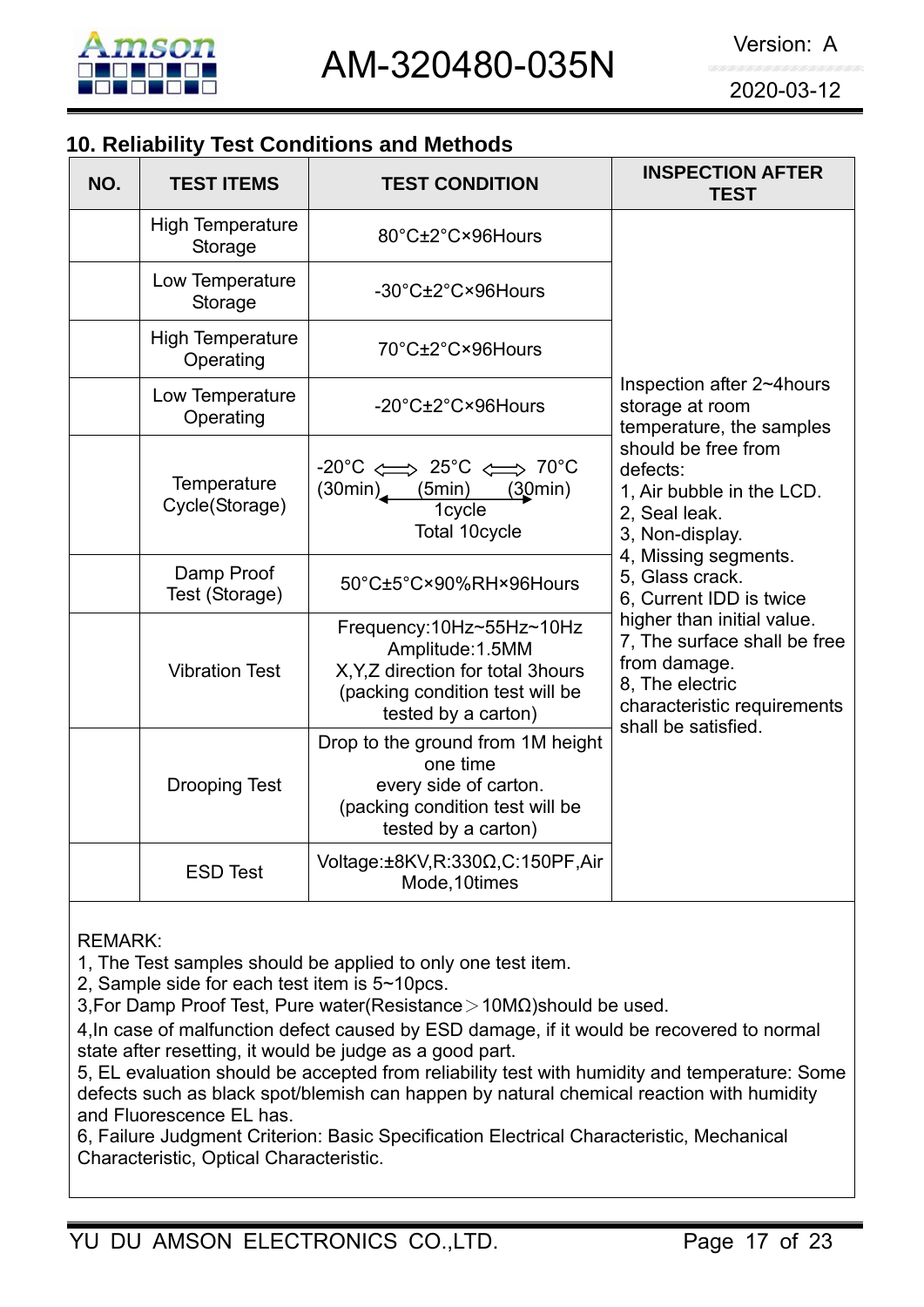

# **11. Inspection Standard**

#### 111 QUALITY  $\cdot$

THE QUALITY OF GOODS SUPPLIED TO PURCHASER SHALL COME UP TO THE FOLLOWING STANDARD. 11.1.1. THE METHOD OF PRESERVING GOODS

AFTER DELIVERY OF GOODS FROM AMSON TO PURCHASER, PURCHASER SHALL CONTROL THE LCM AT -10 °C TO 40 °C .AND IT MIGHT BE DESIRABLE TO KEEP AT THE NORMAL ROOM TEMPERATURE AND HUMIDITY UNTIL INCOMING INSPECTION OR THROWING INTO PROCESS LINE.

#### 11.1.2. INCOMING INSPECTION

(A) THE METHOD OF INSPECTION

IF PURCHASER MAKE AN INCOMING INSPECTION, A SAMPLING PLAN SHALL BE APPLIED ON THE CONDITION THAT QUALITY OF ONE DELIVERY SHALL BE REGARDED AS ONE LOT.

(B) THE STANDARD OF QUALITY

ISO-2859-1 (SAME AS MIL-STD-105E), LEVEL II SINGLE PLAN.

| AQL(%    |
|----------|
| 04 %     |
| $0.65$ % |
| 15 %     |
| $1.5\%$  |
|          |

EVERY ITEM SHALL BE INSPECTED ACCORDING TO THE CLASS.

(C) MEASURE

IF AS THE RESULT OF ABOVE RECEIVING INSPECTION, A LOT OUT IS DISCOVERED. PURCHASER SHALL BE INFORM SELLER OF IT WITHIN SEVEN DAYS. BUT FIRST SHIPMENT WITHIN FOURTEEN DAYS.

#### 11.1.3. WARRANTY POLICY

AMSON WILL PROVIDE ONE-YEAR WARRANTY FOR THE PRODUCTS ONLY IF UNDER SPECIFICATION OPERATING CONDITIONS. AMSON WILL REPLACE NEW PRODUCTS FOR THESE DEFECT PRODUCTS WHICH UNDER WARRANTY PERIOD AND BELONG TO THE RESPONSIBILITY OF AMSON.

- 11.2. CHECKING CONDITION
- 11.2.1. CHECKING DIRECTION SHALL BE IN THE 45 DEGREE AREA TO FACE THE SAMPLE.
- 11.2.2. CHECKER SHALL SEE OVER 300±25 mm. WITH BARE EYES FAR FROM SAMPLE AND USING 2 PCS. OF 20W FLUORESCENT LAMP.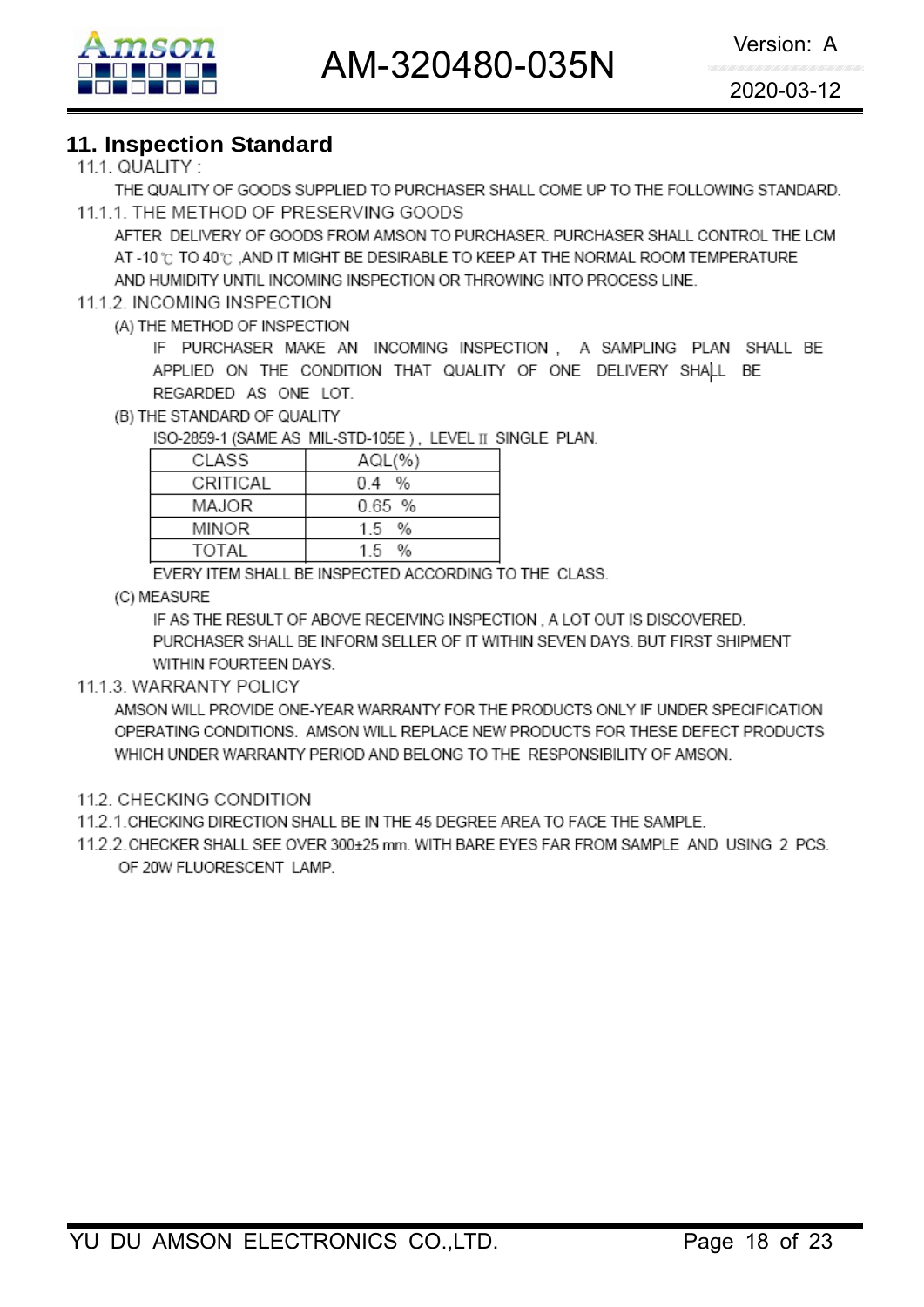

# 11.3. INSPECTION PLAN:

| CLASS             | <b>ITEM</b>                        | <b>JUDGEMENT</b>                      | CLASS    |
|-------------------|------------------------------------|---------------------------------------|----------|
|                   | 1. OUTSIDE AND INSIDE PACKAGE      | "MODEL NO.", "LOT NO." AND "QUANTITY" | Minor    |
| IPACKING &        |                                    | SHOULD INDICATE ON THE PACKAGE.       |          |
| INDICATE          | 2. MODEL MIXED AND QUANTITY        | OTHER MODEL MIXEDREJECTED             | Critical |
|                   |                                    | QUANTITY SHORT OR OVERREJECTED        |          |
|                   | 3. PRODUCT INDICATION              | "MODEL NO." SHOULD INDICATE ON        | Major    |
|                   |                                    | THE PRODUCT                           |          |
|                   | 4. DIMENSION,                      | ACCORDING TO SPECIFICATION OR         |          |
| <b>ASSEMBLY</b>   | LCD GLASS SCRATCH                  | DRAWING.                              | Major    |
|                   | AND SCRIBE DEFECT.                 |                                       |          |
|                   | 5. VIEWING AREA                    | POLARIZER EDGE OR LCD'S SEALING LINE  | Minor    |
|                   |                                    | IS VISABLE IN THE VIEWING AREA        |          |
|                   |                                    | REJECTED                              |          |
|                   | 6. BLEMISH - BLACK SPOT -          | ACCORDING TO STANDARD OF VISUAL       | Minor    |
|                   | WHITE SPOT IN THE LCD              | INSPECTION(INSIDE VIEWING AREA)       |          |
|                   | AND LCD GLASS CRACKS               |                                       |          |
|                   | 7. BLEMISH - BLACK SPOT            | ACCORDING TO STANDARD OF VISUAL       | Minor    |
| APPEARANCE        | WHITE SPOT AND SCRATCH             | INSPECTION(INSIDE VIEWING AREA)       |          |
|                   | ON THE POLARIZER                   |                                       |          |
|                   | 8. BUBBLE IN POLARIZER             | ACCORDING TO STANDARD OF VISUAL       | Minor    |
|                   |                                    | INSPECTION(INSIDE VIEWING AREA)       |          |
|                   | 9. LCD'S RAINBOW COLOR             | STRONG DEVIATION COLOR ( OR NEWTON)   |          |
|                   |                                    | RING) OF LCDREJECTED.                 | Minor    |
|                   |                                    | OR ACCORDING TO LIMITED SAMPLE        |          |
|                   |                                    | (IF NEEDED, AND INSIDE VIEWING AREA)  |          |
|                   | 10. ELECTRICAL AND OPTICAL         | ACCORDING TO SPECIFICATION OR         | Critical |
|                   | <b>CHARACTERISTICS</b>             | DRAWING. (INSIDE VIEWING AREA)        |          |
|                   | (CONTRAST-VOP-                     |                                       |          |
|                   | CHROMATICITY  ETC )                |                                       |          |
| <b>ELECTRICAL</b> | 11.MISSING LINE                    | IMISSING DOT LINE > CHARACTER.        | Critical |
|                   |                                    | REJECTED                              |          |
|                   | 12.SHORT CIRCUIT <sub>*</sub>      | NO DISPLAY - WRONG PATTERN            | Critical |
|                   | WRONG PATTERN DISPLAY              | DISPLAY · CURRENT CONSUMPTION         |          |
|                   |                                    | OUT OF SPECIFICATION REJECTED         |          |
|                   | 13. DOT DEFECT (FOR COLOR AND TFT) | ACCORDING TO STANDARD OF VISUAL       | Minor    |
|                   |                                    | INSPECTION                            |          |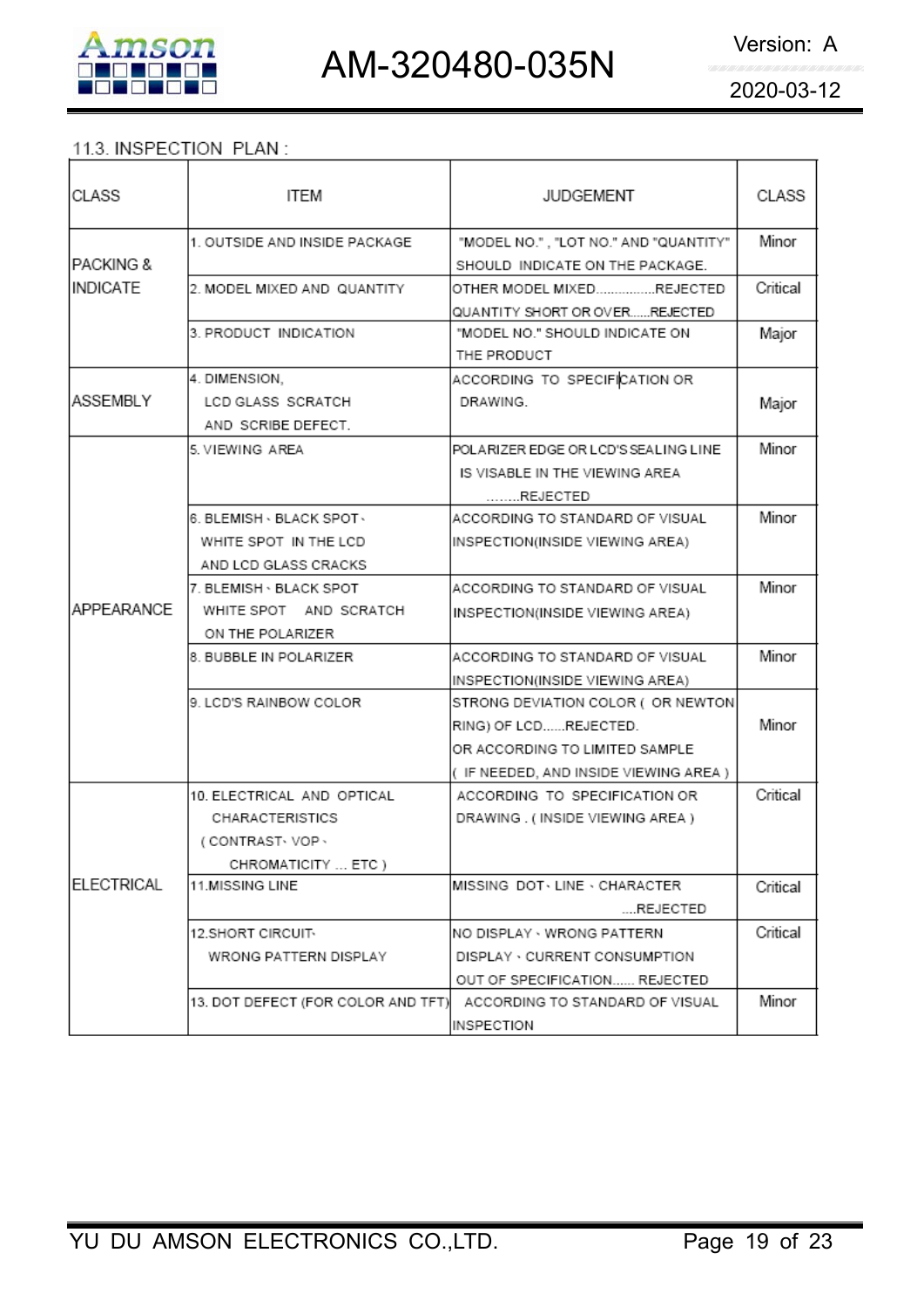

### 11.4. STANDARD OF VISUAL INSPECTION

| NO. | <b>CLASS</b> | <b>ITEM</b>                                            | <b>JUDGEMENT</b>                                                                                                                                                                                                                                                                                                    |  |  |
|-----|--------------|--------------------------------------------------------|---------------------------------------------------------------------------------------------------------------------------------------------------------------------------------------------------------------------------------------------------------------------------------------------------------------------|--|--|
|     |              |                                                        | (A) ROUND TYPE:<br>unit : mm.                                                                                                                                                                                                                                                                                       |  |  |
|     |              |                                                        | <b>DIAMETER</b><br>ACCEPTABLE Q'TY<br>(mm.)                                                                                                                                                                                                                                                                         |  |  |
|     |              | <b>BLACK AND WHITE SPOT</b><br><b>FOREIGN MATERIEL</b> | Φ<br>$\leq$ 0.1<br><b>DISREGARD</b>                                                                                                                                                                                                                                                                                 |  |  |
|     |              |                                                        | Φ<br>$\leq 0.25$<br>0.1 <<br>3 (Distance>5mm)                                                                                                                                                                                                                                                                       |  |  |
|     |              |                                                        | $0.25 < \Phi$<br>0                                                                                                                                                                                                                                                                                                  |  |  |
|     | 11.4.1 MINOR | <b>DUST IN THE CELL</b>                                | NOTE: Φ=(LENGTH+WIDTH)/2                                                                                                                                                                                                                                                                                            |  |  |
|     |              | <b>BLEMISH</b>                                         | (B) LINEAR TYPE:<br>unit : mm.                                                                                                                                                                                                                                                                                      |  |  |
|     |              | <b>SCRATCH</b>                                         | ACCEPTABLE Q'TY<br><b>WIDTH</b><br>LENGTH                                                                                                                                                                                                                                                                           |  |  |
|     |              |                                                        | $\leq$ 0.03<br><b>DISREGARD</b><br>W<br>-----                                                                                                                                                                                                                                                                       |  |  |
|     |              |                                                        | $L \le 5.0$ 0.03 <<br>$\leq$ 0.07<br>W<br>3 (Distance>5mm)                                                                                                                                                                                                                                                          |  |  |
|     |              |                                                        | 0.07 <<br>W<br>FOLLOW ROUND TYPE<br>----                                                                                                                                                                                                                                                                            |  |  |
|     |              |                                                        |                                                                                                                                                                                                                                                                                                                     |  |  |
|     |              |                                                        | unit : mm.                                                                                                                                                                                                                                                                                                          |  |  |
|     |              | <b>BUBBLE IN POLARIZER</b><br><b>DENT ON POLARIZER</b> | <b>DIAMETER</b><br>ACCEPTABLE Q'TY                                                                                                                                                                                                                                                                                  |  |  |
|     | 11.4.2 MINOR |                                                        | $\leq 0.2$<br><b>DISREGARD</b><br>Φ                                                                                                                                                                                                                                                                                 |  |  |
|     |              |                                                        | $\leq 0.5$<br>0.2 <<br>2 (Distance>5mm)<br>Φ                                                                                                                                                                                                                                                                        |  |  |
|     |              |                                                        | 0.5 <<br>Ф<br>0                                                                                                                                                                                                                                                                                                     |  |  |
|     |              |                                                        |                                                                                                                                                                                                                                                                                                                     |  |  |
|     |              |                                                        |                                                                                                                                                                                                                                                                                                                     |  |  |
|     |              | Dot Defect                                             | Items<br>ACC. Q'TY                                                                                                                                                                                                                                                                                                  |  |  |
|     |              |                                                        | Bright dot<br>$N \leq 4$                                                                                                                                                                                                                                                                                            |  |  |
|     |              |                                                        | Dark dot<br>$N \leq 4$                                                                                                                                                                                                                                                                                              |  |  |
|     |              |                                                        |                                                                                                                                                                                                                                                                                                                     |  |  |
|     |              |                                                        | Pixel Define:<br>Pixel                                                                                                                                                                                                                                                                                              |  |  |
|     |              |                                                        |                                                                                                                                                                                                                                                                                                                     |  |  |
|     |              |                                                        |                                                                                                                                                                                                                                                                                                                     |  |  |
|     |              |                                                        | B<br>ä                                                                                                                                                                                                                                                                                                              |  |  |
|     | 11.4.3 MINOR |                                                        | $\leftrightarrow$ Dot $\rightarrow$ Pot $\rightarrow$ Pot $\rightarrow$                                                                                                                                                                                                                                             |  |  |
|     |              |                                                        |                                                                                                                                                                                                                                                                                                                     |  |  |
|     |              |                                                        | Note 1: The definition of dot: The size of a defective dot over                                                                                                                                                                                                                                                     |  |  |
|     |              |                                                        |                                                                                                                                                                                                                                                                                                                     |  |  |
|     |              |                                                        |                                                                                                                                                                                                                                                                                                                     |  |  |
|     |              |                                                        |                                                                                                                                                                                                                                                                                                                     |  |  |
|     |              |                                                        |                                                                                                                                                                                                                                                                                                                     |  |  |
|     |              |                                                        |                                                                                                                                                                                                                                                                                                                     |  |  |
|     |              |                                                        |                                                                                                                                                                                                                                                                                                                     |  |  |
|     |              |                                                        | 1/2 of whole dot is regarded as one defective dot.<br>Note 2: Bright dot: Dots appear bright and unchanged in size<br>in which LCD panel is displaying under black pattern.<br>Note 3: Dark dot: Dots appear dark and unchanged in size in<br>which LCD panel is displaying under pure red, green<br>,blue pattern. |  |  |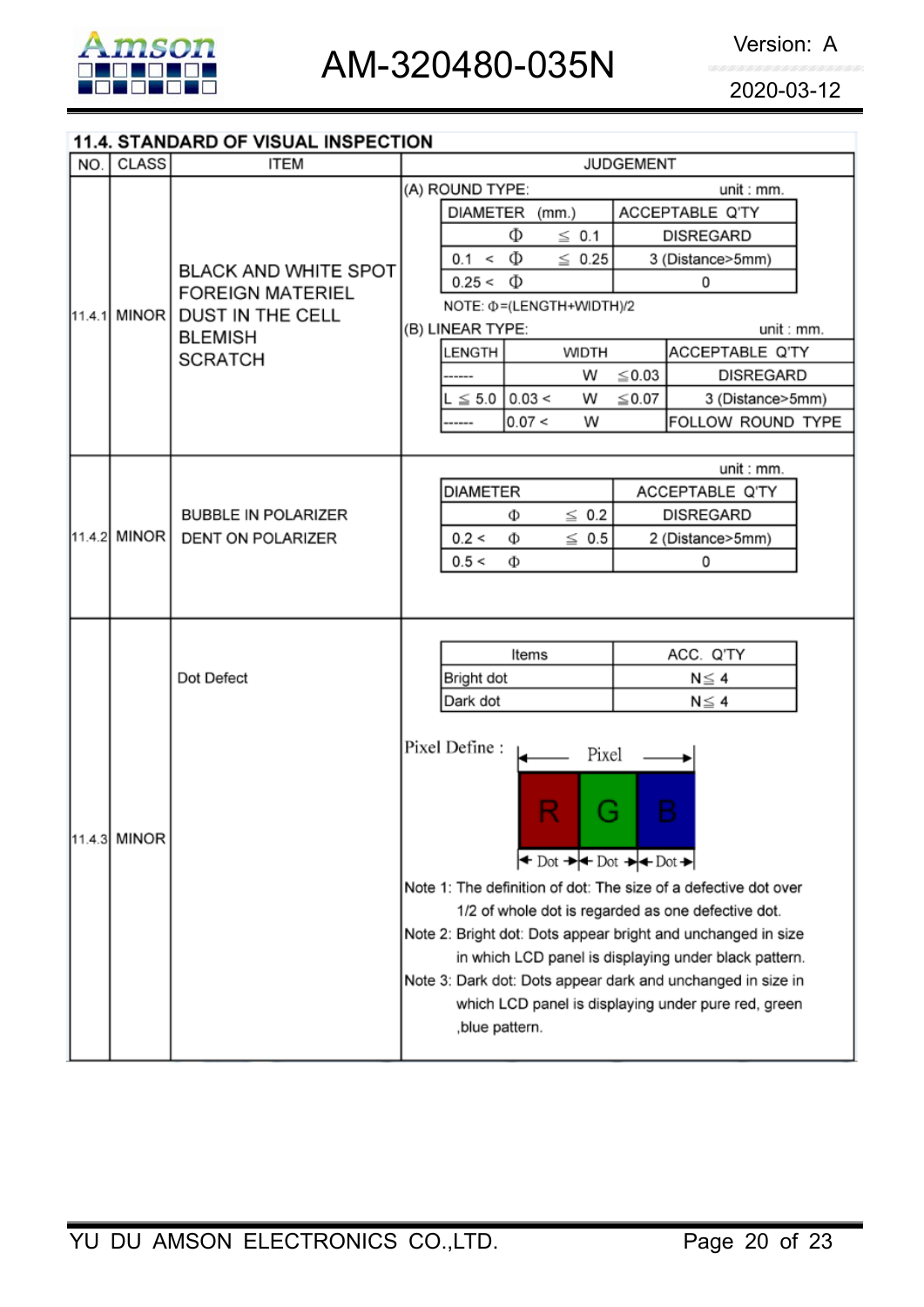

# AM-320480-035N Version: A

2020-03-12

| NO.     | CLASS        | <b>ITEM</b>                                                          | <b>JUDGEMENT</b>                              |                                                                           |
|---------|--------------|----------------------------------------------------------------------|-----------------------------------------------|---------------------------------------------------------------------------|
| 11.4.4  | <b>MINOR</b> | <b>LCD GLASS</b><br><b>CHIPPING</b>                                  | x→                                            | Y > S<br>Reject                                                           |
| 11.4.5  | <b>MINOR</b> | LCD GLASS<br><b>CHIPPING</b>                                         | S×                                            | $X$ or $Y > S$<br>Reject                                                  |
| 11.4.6  | MAJOR        | LCD GLASS<br><b>GLASS CRACK</b>                                      | Ŷ                                             | Y > (1/2) T<br>Reject                                                     |
| 11.4.7  | MAJOR        | <b>LCD GLASS</b><br>SCRIBE DEFECT                                    | $V_{\frac{\gamma}{\alpha}+\beta\alpha}$<br>₩B | 1. $a > L/3$ , $A > 1.5$ mm.<br>Reject<br>2. B: ACCORDING<br>TO DIMENSION |
| 11.4.8  | <b>MINOR</b> | <b>LCD GLASS</b><br><b>CHIPPING</b><br>( ON THE TERMINAL<br>AREA)    |                                               | $\Phi = (x+y)/2 > 2.5$ mm<br>Reject                                       |
| 11.4.9  | <b>MINOR</b> | <b>LCD GLASS</b><br><b>CHIPPING</b><br>( ON THE TERMINAL<br>SURFACE) | Z                                             | Y > (1/3) T<br>Reject                                                     |
| 11.4.10 | <b>MINOR</b> | LCD GLASS<br><b>CHIPPING</b>                                         | $x \rightarrow$<br>Z                          | Y > T<br>Reject                                                           |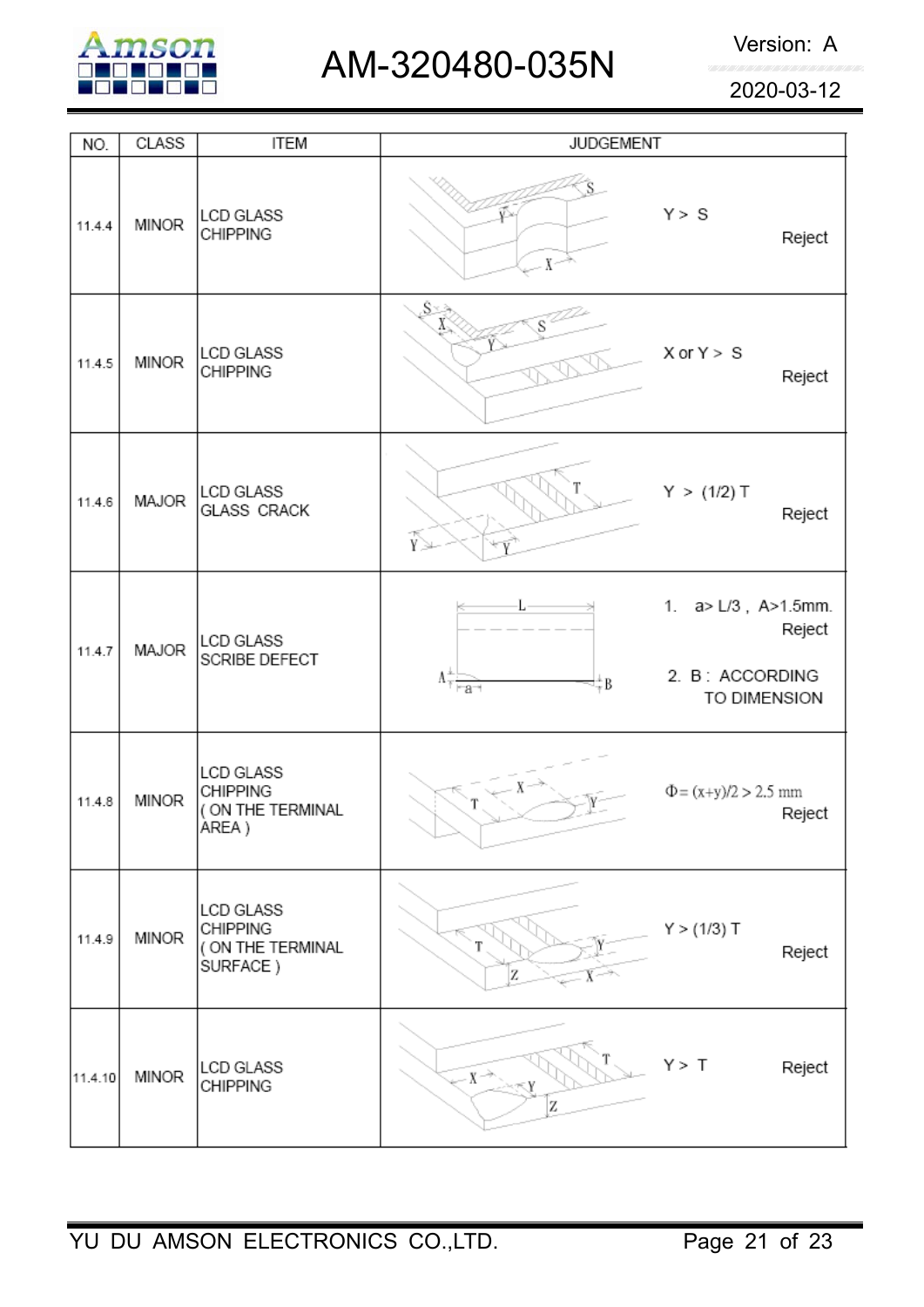# **12. Handling Precautions**

# **12.1 Mounting method**

The LCD panel of AMSON TFT module consists of two thin glass plates with polarizes which easily be damaged. And since the module in so constructed as to be fixed by utilizing fitting holes in the printed circuit board.

Extreme care should be needed when handling the LCD modules.

### **12.2 Caution of LCD handling and cleaning**

When cleaning the display surface, Use soft cloth with solvent

[Recommended below] and wipe lightly

- $\bullet$  Isopropyl alcohol
- $\bullet$  Ethyl alcohol

 Do not wipe the display surface with dry or hard materials that will damage the polarizer surface.

Do not use the following solvent:

- $\bullet$  Water
- **Aromatics**

 Do not wipe ITO pad area with the dry or hard materials that will damage the ITO patterns Do not use the following solvent on the pad or prevent it from being contaminated:

- $\bullet$  Soldering flux
- $\bullet$  Chlorine (CI), Sulfur (S)

If goods were sent without being silicon coated on the pad, ITO patterns could be damaged due to the corrosion as time goes on.

If ITO corrosion happen by miss-handling or using some materials such as Chlorine (CI), Sulfur (S) from customer, Responsibility is on customer.

### **12.3 Caution against static charge**

The LCD module use C-MOS LSI drivers, so we recommended that you:

Connect any unused input terminal to VDD or GND, do not input any signals before power is turned on, and ground your body, work/assembly areas, and assembly equipment to protect against static electricity.

### **12.4 packing**

- Module employs LCD elements and must be treated as such.
- Avoid intense shock and falls from a height.
- $\bullet$  To prevent modules from degradation, do not operate or store them exposed direct to sunshine or high temperature/humidity

### **12.5 Caution for operation**

- It is an indispensable condition to drive LCD's within the specified voltage limit since the higher voltage then the limit cause the shorter LCD life.
- An electrochemical reaction due to direct current causes LCD's undesirable deterioration, so that the use of direct current drive should be avoided.
- Response time will be extremely delayed at lower temperature then the operating temperature range and on the other hand at higher temperature LCD's how dark color in them. However those phenomena do not mean malfunction or out of order with LCD's, which will come back in the specified operation temperature.
- If the display area is pushed hard during operation, some font will be abnormally displayed but it resumes normal condition after turning off once.
- Slight dew depositing on terminals is a cause for electro-chemical reaction resulting in terminal open circuit.

Usage under the maximum operating temperature, 50%Rh or less is required.